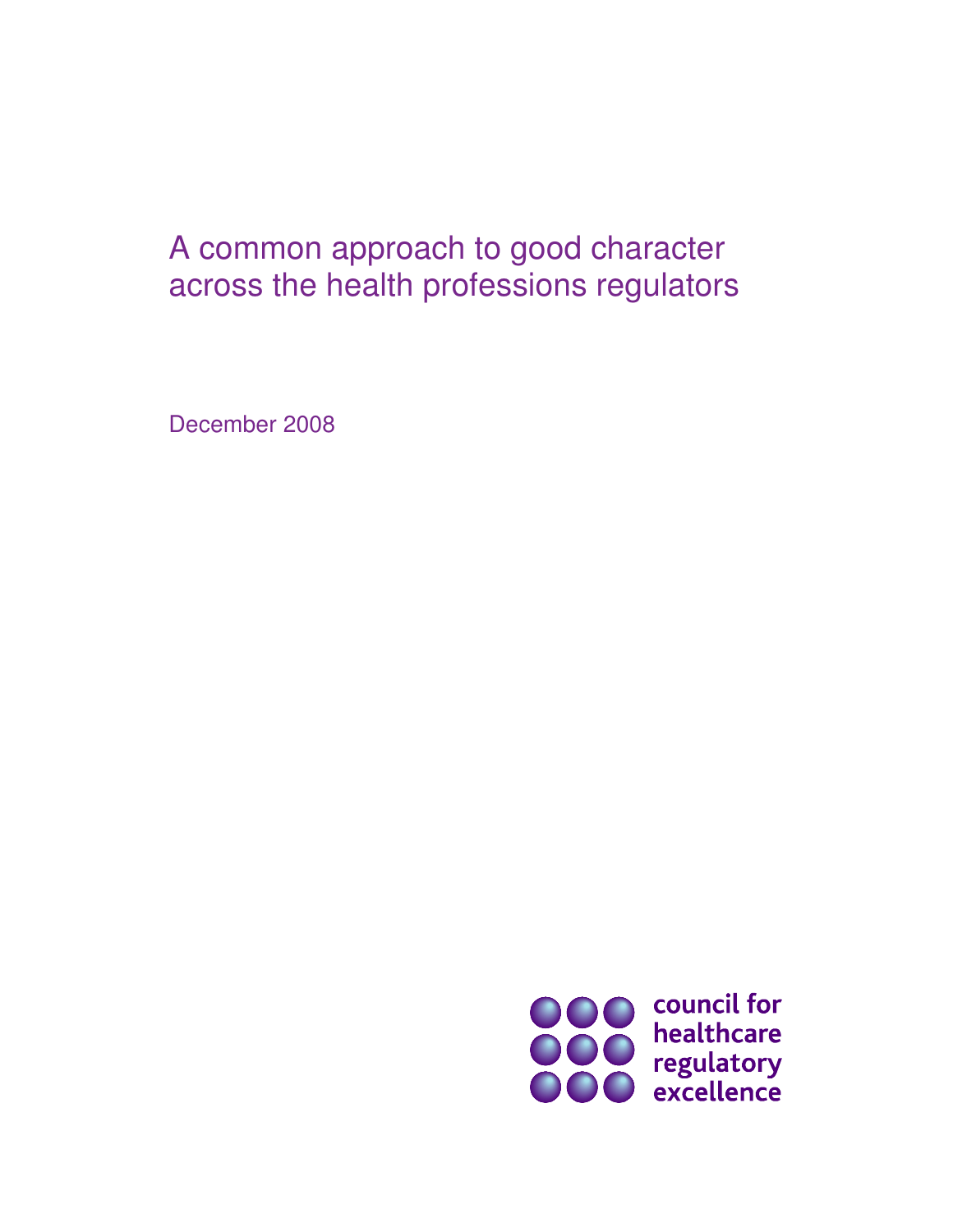# **Contents**

| Annex A: Current approaches to good character amongst the UK health      |  |  |
|--------------------------------------------------------------------------|--|--|
| Annex B: Current approaches to good character by the regulators of other |  |  |
| Annex C: Current approaches to good character in other countries 28      |  |  |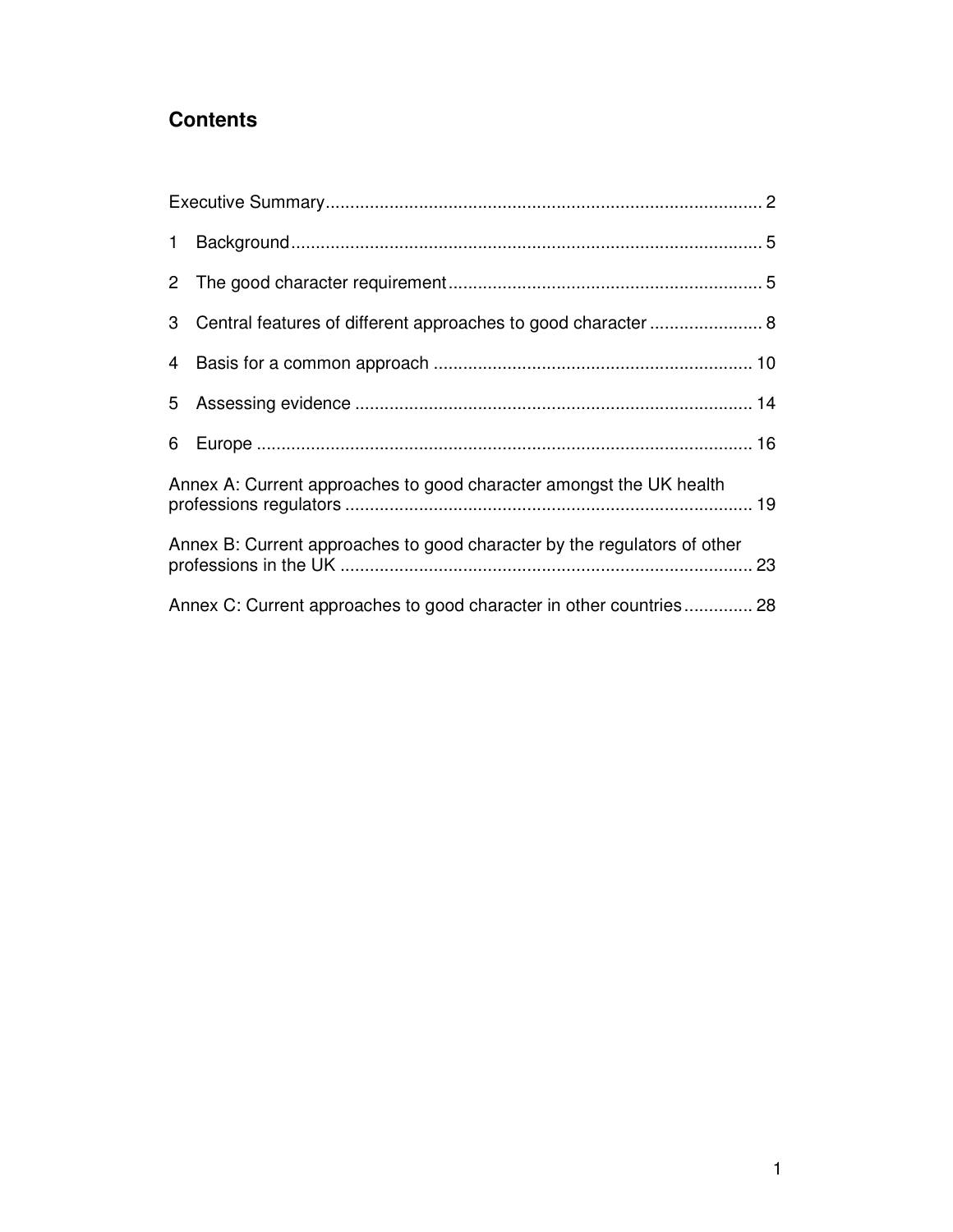## **Executive Summary**

i When a person applies to join a health profession, the regulator seeks to establish that they are capable of safe and effective practice. For this reason, health professions regulators have requirements for establishing adequate competence, health and, for some professions, indemnity insurance. The regulators also have requirements pertaining to past behaviour and conduct which have the purpose of establishing that, as far as possible, there is no reason for the regulator to believe the applicant has acted, or is liable to act, in a way that runs contrary to the safe and effective practice of the profession. For most of the regulators this is based on the requirement in their respective legislation that they be satisfied an applicant is of 'good character' before the applicant is registered. Those regulators that do not have a formal good character requirement consider the same issues in their registration procedures, as part of determining whether an applicant is fit to practise.

ii The requirement of good character (and its equivalents amongst the regulators that describe their entry requirements in different terms) is an important part of the registration procedures for the health professions. It provides a mechanism for people to be excluded from membership of a profession on the basis that, beyond lacking the knowledge or skills or being incapable of safe and effective practice because of a health condition, they have shown themselves to be the sort of person that we as a society do not wish to hold the position of a health professional. Health professionals have a relationship with members of the public unlike that in many other sectors, one which is rooted in the mutual trust, confidence and respect that are necessary for a profession to be practised safely and effectively. To prove that they are fit to enter this relationship there are expectations that a prospective professional must meet.

iii The purpose of this paper is to recommend a basis for a common approach to 'good character' across the health professions regulators. It is intended that this be based on objective and fair criteria that are clear to the parties that share in the central relationship that defines health professions – that between the professionals and members of the public. Similarly, it must be clear to those seeking to become a professional what is expected of them in order to demonstrate that they are fit to enter into this relationship. To inform our recommendations, CHRE have reviewed a range of current approaches to good character by the regulators of health and other professions in the United Kingdom and internationally. We have also looked at the standards of the health professions regulators and the wider debate on professionalism in the health professions to provide additional context for our conclusions. From this we have identified four key elements which we believe form a basis on which good character can be approached. These are whether an applicant has acted, or there is reason to believe they are liable in future to act:

- (i) in such a way that puts at risk the health, safety or wellbeing of a patient or other member of the public
- (ii) in such a way that his/her registration would undermine public confidence in the profession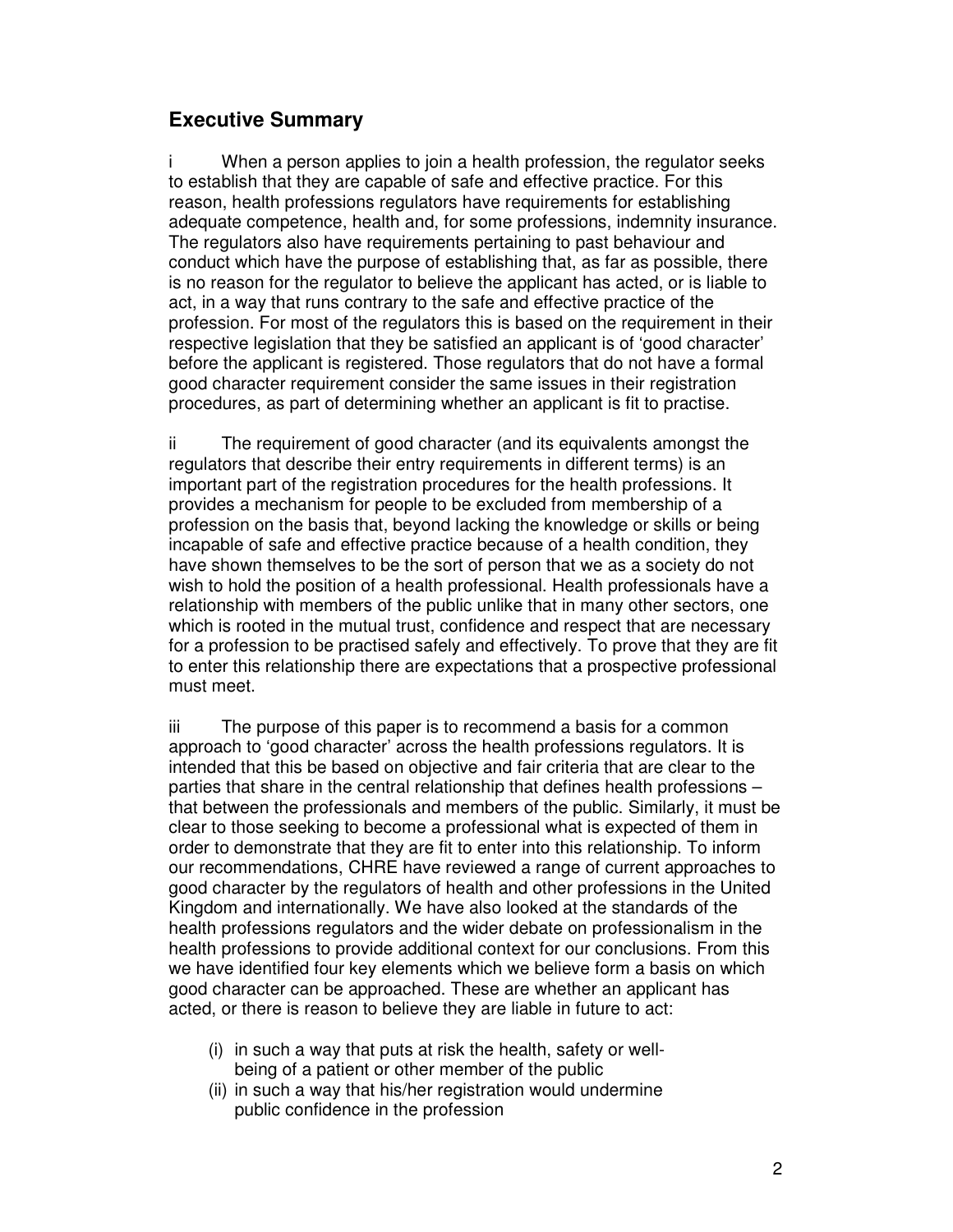(iii) in such a way that indicates an unwillingness to act in accordance with the standards of the profession (iv) in a dishonest manner.

iv CHRE consider that these are the core elements, that can be viewed as pertaining to 'character', which the regulators should assess when establishing whether an applicant is fit to practise as a health professional and suitable for registration in the profession. However, it is important to be clear that what we term 'good character' is a label that covers one element of establishing an applicant's fitness to practise and suitability for registration. The four criteria above should be assessed by the regulators because they are important to establishing this fitness and suitability in their own right, not in virtue of being constituent parts of the concept of 'good character'.

v The use of the term 'good character' is potentially problematic because it is not widely used outside English-speaking countries and has no equivalent in Europe. Good character is a culturally specific concept that does not make obvious what is being assessed to people from those from cultures where it is not used. Consequently, the term may be less readily understandable to applicants, referees and regulators from many other countries than the more explicit criteria that CHRE believe form core elements of it. Although what specifically is contained in standards and would be judged as to undermine public confidence in the profession may also vary by culture, these are more understandable concepts to those form other cultures.

vi The proposed criteria are important to protect the public from unwarranted risk of harm and to underpin the mutual trust, confidence and respect between health professionals and patients and the public, which are essential to professional-patient relationships which facilitate effective practice. It is not important whether these criteria are brought together under the label of good character or viewed directly as part of the wider notion of fitness to practise, without recourse to the additional terminology of good character. The fact that many regulators have equivalents to good character requirements, expressed in different terms but with a common core to what is assessed, highlights that the issues can be approached as clearer criteria, rather than requiring an abstract notion of good character.

vii In this sense, our conclusions offer principles that provide a basis for the health professions regulators to approach the issues raised by good character, rather than providing a formal definition of the term. They develop the key elements pertaining to character that are important to applicants' fitness to practise and suitability for professional registration, to go along with the regulators' other significant considerations such as having the necessary technical competence.

viii In the light of the information a regulator receives regarding an applicant, it needs the flexibility to judge the particularities of each case on its merits. The seriousness of an applicant's conduct should be judged in terms of its relevance to the practice of the profession and any mitigating or aggravating factors associated with their particular case. These considerations should be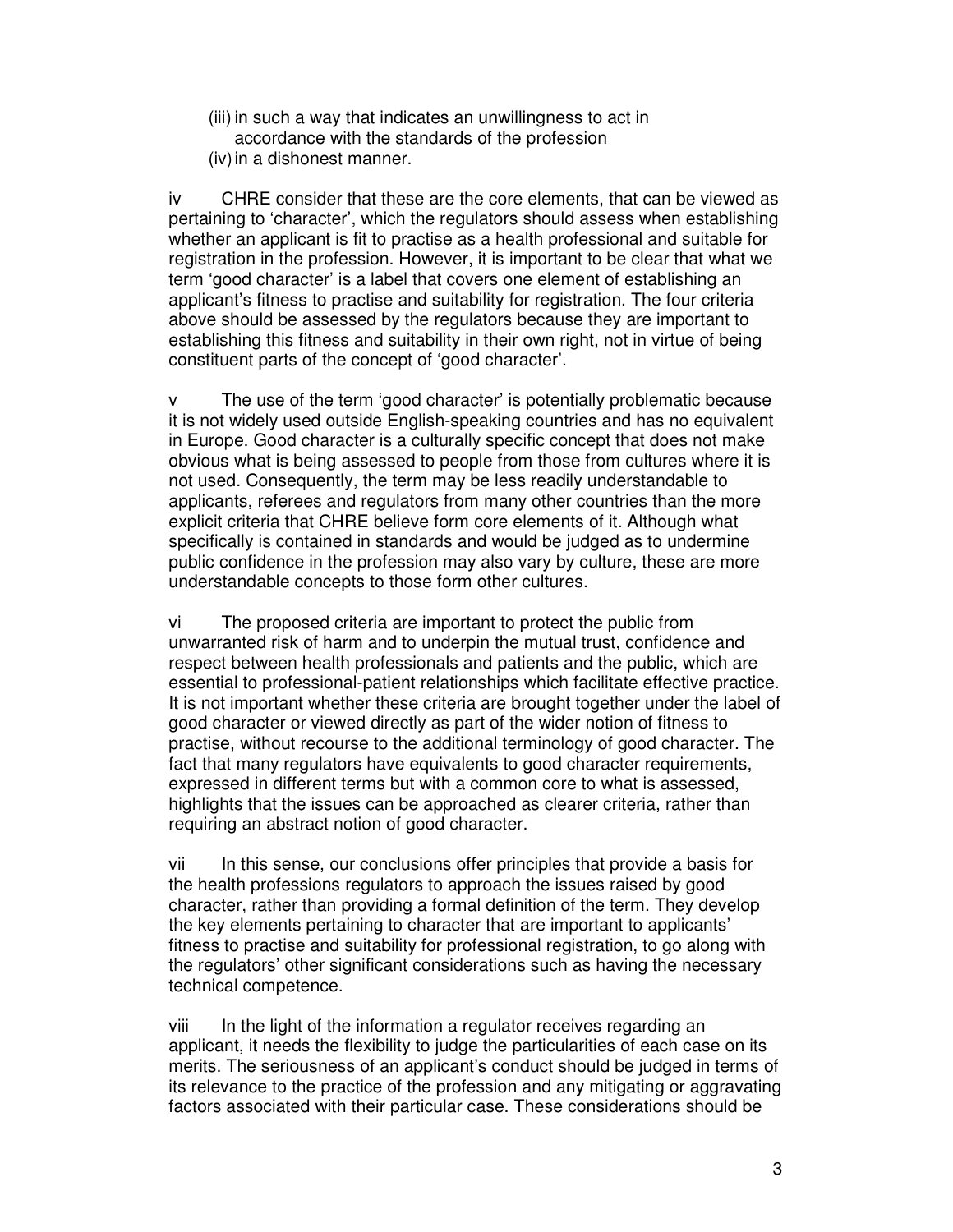made in line with the regulator's approach to fitness to practise, if the conduct was that of an existing registrant. In this way there would be common core criteria for applicants, but each regulator would have the flexibility to assess evidence with regard to the risk it poses in relation to practising the particular profession. This is important because a central purpose of good character requirements is to ensure that those admitted to the profession will uphold the type of relationships with patients and the public that underpin its effective practice.

ix In two significant senses the good character requirement should be understood as a dynamic, rather than static, concept. Firstly, a judgement is being made on all the available evidence about an applicant's past actions. Applicants should be encouraged to show how their actions since a particular incident demonstrate insight into the incident and relates to their capability for safe and effective professional practice. Consequently, although there may have been actions that would have caused a regulator to turn down an applicant were they considering it at a particular point in time, evidence of rehabilitation would allow a person to demonstrate they no longer lack the requisite character on the basis of these previous actions.

x Good character is also dynamic in a second sense. What we, as a society, take to be good character for the purposes of practising as a health professional is dependent on the nature of the relationships between professionals and patients and the public, and on wider social norms. The nature of these relationships and norms can change over time, and have done so historically. Actions that would undermine public confidence and what are the appropriate emphases of professional standards should be viewed as varying in correspondence with any changes in these relationships and norms that may take place. Hence, the ways in which regulators assess character – which actions demonstrate a lack of character and constitute relevant rehabilitation and insight – and the according judgements they make on applicants, need to have the agility to respond to these wider social developments.

xi When it comes to making a judgement on good character, the regulators can only affirm that that, given the evidence available to them, they are not aware of any factor that would call into question the good character of the applicant. References to good character should reflect this as it is important that the public are not misled on the level of assurance that the regulators can give regarding their registrants. The regulators cannot assure that an individual possess particular traits, only that given the evidence available it is not reasonable to believe the individual lacks them.

xii Clear guidance outlining these considerations and appropriate training should be given to those making the assessment to ensure consistency. For the purposes of transparency and accountability guidance documents should be available to applicants and members of the public. Clear guidance should be provided by regulators to education institutions to ensure judgements made on whether an applicant's suitability for enrolment or continuation on a course are consistent with the regulator's requirements for entry to the profession.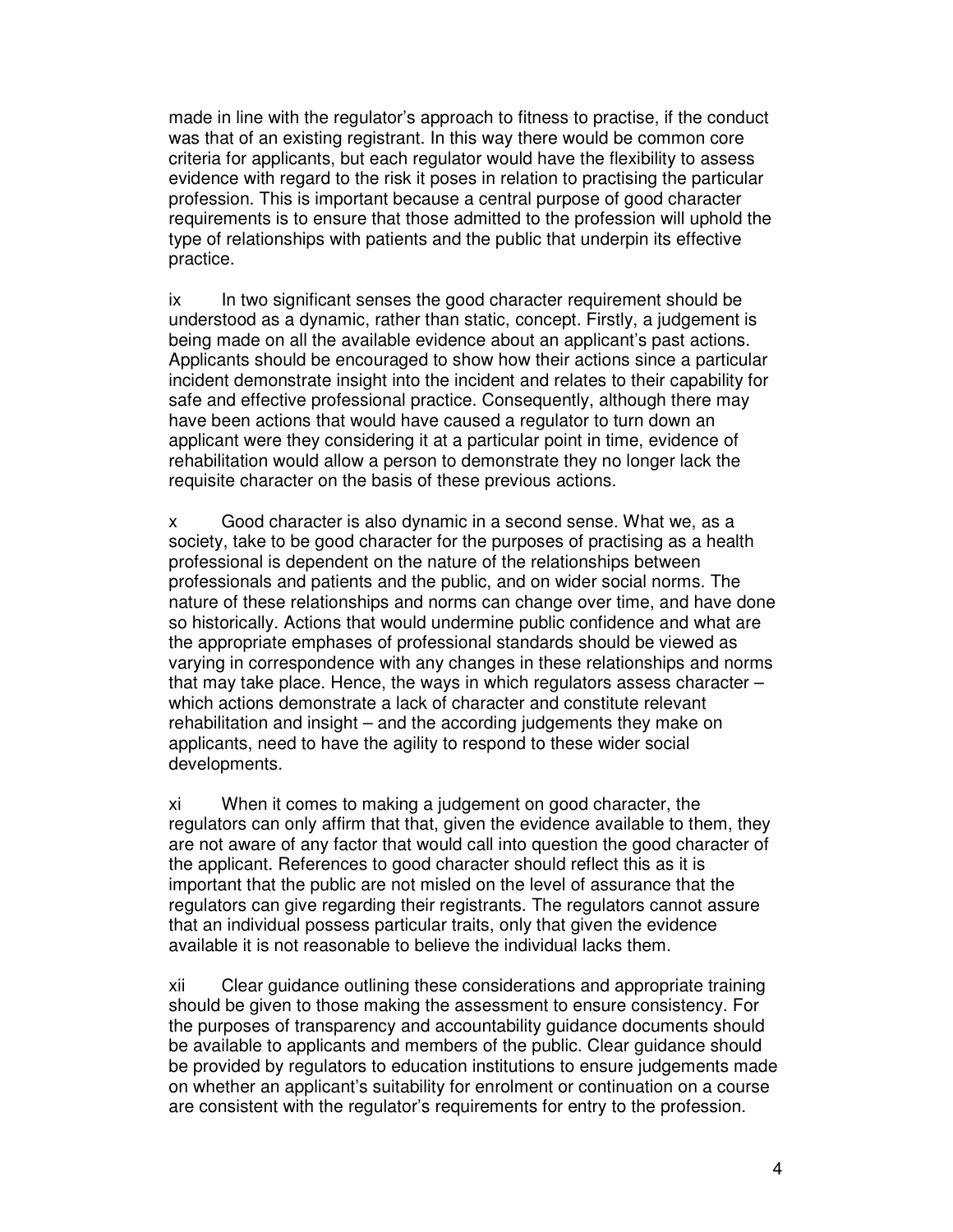## **1 Background**

1.1 The Council for Healthcare Regulatory Excellence is an independent body accountable to Parliament. Our primary purpose is to promote the health, safety and well-being of patients and other members of the public. We scrutinise and oversee the health professions regulators<sup>1</sup>, work with them to identify and promote good practice in regulation, carry out research, develop policy and give advice.

1.2 As a result of wide variation in approaches to the assessment of good character at the point of entry to the register, there are desires for these to be harmonised as part of promoting consistency across the health professions regulators. In July 2006, the Department of Health published The regulation of the non-medical healthcare professions, a review led by Andrew Foster that examined the effectiveness of professional regulation with the focus on ensuring proper protection of the public. The Foster Review recommended that 'All regulators should adopt a single definition of "good character", one of the legal requirements for getting registration. This should be based on objective tests<sup>2</sup>. This recommendation received positive support in responses to the consultation on the Foster Review.<sup>3</sup>

1.3 The Department of Health's subsequent White Paper, Trust, Assurance and Safety – The Regulation of Healthcare Professionals in the 21st Century, acknowledged the need for 'further effort to identify a common approach to "good character"' and asked CHRE to 'recommend a single standard definition of good character, working with the regulatory bodies and encompassing wider work within Europe to promote information sharing on the good character of professionals who cross national borders.'<sup>4</sup>

# **2 The good character requirement**

l

2.1 Before being registered by a health professions regulator, an applicant must establish that they are fit to practise by satisfying the requirements set by the regulator for entry to the particular profession. The specific requirements for entry vary across the different regulators but, with the addition for some

<sup>&</sup>lt;sup>1</sup> General Chiropractic Council, General Dental Council, General Medical Council, General Optical Council, General Osteopathic Council, Health Professions Council, Nursing and Midwifery Council, Pharmaceutical Society of Northern Ireland, Royal Pharmaceutical Society of Great Britain<br><sup>2</sup> The regulation

The regulation of the non-medical healthcare professions (p 15), available at: http://www.dh.gov.uk/en/Publicationsandstatistics/Publications/PublicationsPolicyAndGuidance /DH\_4137239 (accessed 3 November 2008)

 $3$  See the Department of Health's Consultation analysis report: Good doctors, safer patients and The regulation of the non-medical healthcare professions, available at: http://www.dh.gov.uk/en/Consultations/Responsestoconsultations/DH\_066020 (accessed 3 November 2008)

 $4$  Trust, Assurance and Safety – The Regulation of Healthcare Professionals in the 21st Century (p 10), available at

http://www.dh.gov.uk/en/Publicationsandstatistics/Publications/PublicationsPolicyAndGuidance /DH\_065946 (accessed 3 November 2008)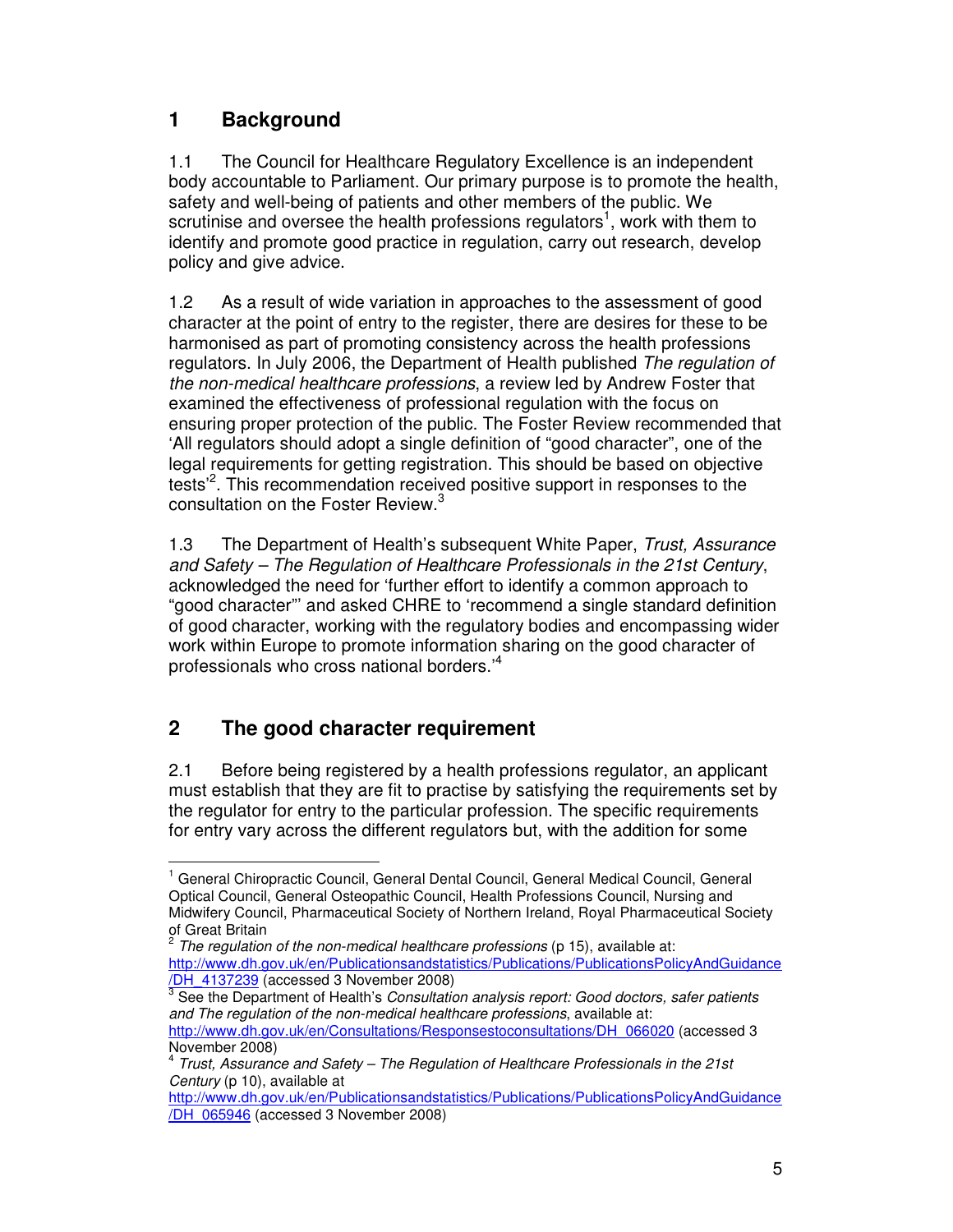professions of proof of indemnity insurance as a condition of registration, the requirements cover the same broad issues.

2.2 The regulators have education and training requirements, which aim to establish that the applicant has the technical competence for practising effectively. There are health requirements, which aim to establish that the applicant is capable of practising effectively. Finally, as part of establishing an applicant is fit to practise as a health professional there are requirements pertaining to their behaviour and conduct. The purpose of these is to determine whether applicants are liable to behave and conduct themselves in a way consistent with the safe and effective practice of the profession. Applicants must also merit the trust and confidence of patients and the public, as this underpins the mutual respect that is necessary for the relationships between professional and patient that facilitates the effective practice of health professions.

2.3 The specific requirements pertaining to past conduct vary across some of the different regulators. In most instances their explicit purpose is establishing the 'good character' of the applicant, because this is required as part of the registration process by the regulators' respective legislation and regulations. The General Medical Council and the General Optical Council are exceptions to this. The GMC has the requirement that the Registrar considers that an applicant's 'fitness to practise is not impaired'. However, to this end, it has requirements regarding past conduct that cover the same ground as those of the other regulators that explicitly refer to 'good character'. Beyond health and professional performance, the Medical Act 1983 specifies that the GMC can consider fitness to practise to be impaired because of: misconduct; a conviction or caution for a criminal offence; or a determination by another regulatory or statutory body that fitness to practise is impaired. Similarly, the GOC no longer uses the notion of good character across its registration process. Good character only appears in the Opticians Act 1989 in reference to grandfathering provisions and for all other applicants it is the notion of being fit to practise as an optometrist or dispensing optician which applies.

2.4 A useful starting point for understanding good character is provided by legal advice tended to the GMC when 'good character' was still part of its registration process. It states:

The issue may be approached this way: having regard to the individual's entire character and antecedents, would the right-thinking member of the public with full knowledge of the (proven) facts and matters regard him as being of good character for the purposes of registration as a medical practitioner or would the registration of that individual in the light of his known character be such as to bring the profession into disrepute.<sup>5</sup>

2.5 It should be noted that this advice was given in light of the GMC's legislation and standing orders at the time. In the current context of

 $5$  From the GMC's response to a CHRE consultation on good character in 2006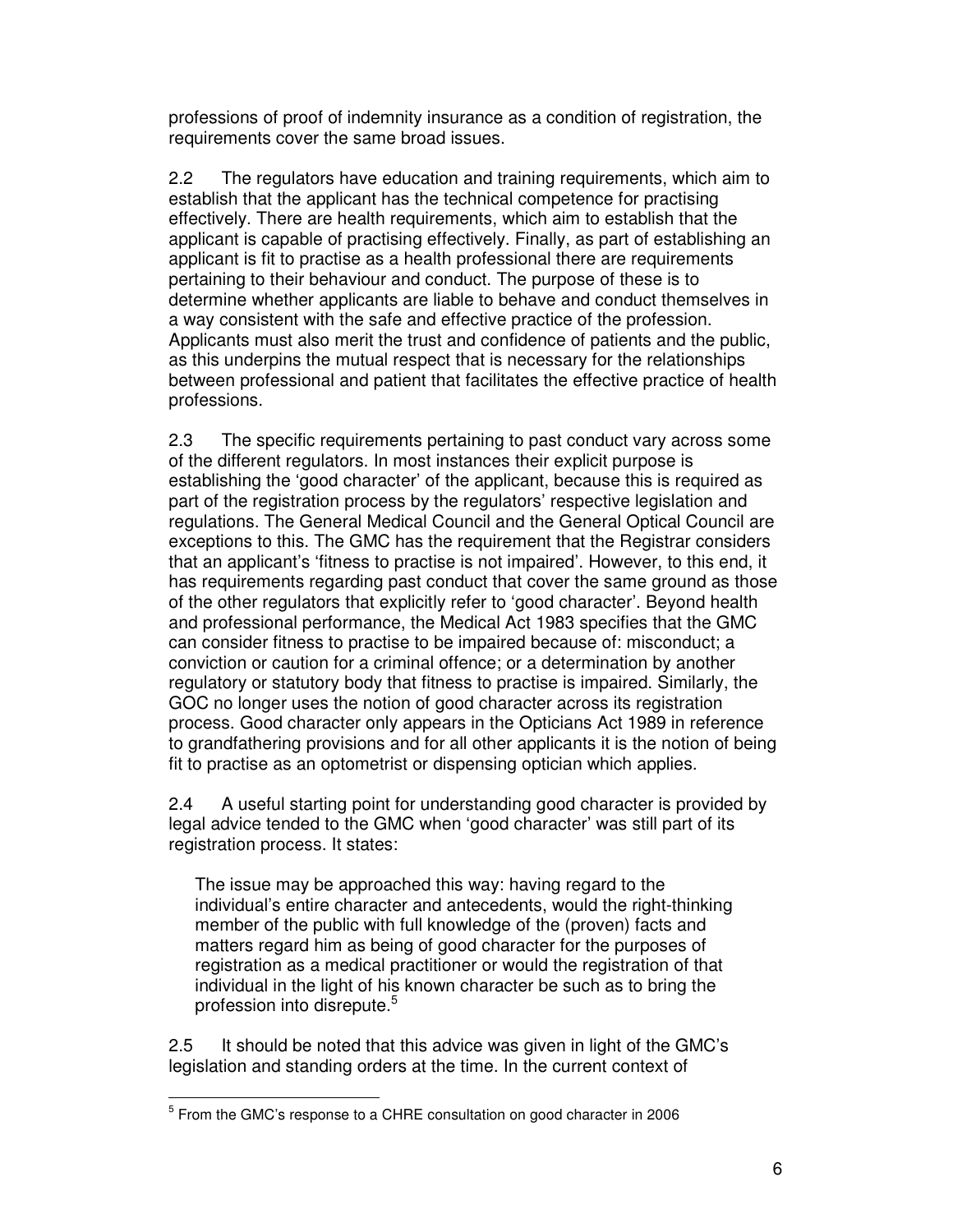professional regulation, reference to protecting the public should also have the status of a threshold, rather than just bringing the profession into disrepute.

2.6 For someone to have the character to be deemed fit for entry to a health profession they must be capable of practising effectively as a member of that profession. Alongside, having the necessary knowledge, skills and experience this involves their relationships with patients and with us all as a society more widely. Professionals must maintain our trust and confidence, not jeopardise our health, safety or well-being and maintaining the standards of the profession we are entitled to expect.

2.7 Professor Dame Margaret Turner Warwick has noted that 'a professional person not only has particular knowledge and skill, acquired through training and refined by experience, but also agrees to conform to certain standards of personal behaviour and codes of practice. Because of their responsibilities to patients, professional doctors must also adhere to codes of behaviour'.<sup>6</sup> This holds true for all the health professions, with professionalism necessarily defined by the responsibilities to, and relationships with, patients and the public that underpin the effective practice of that particular profession.

2.8 Although far more difficult to test than knowledge, skills and experience, the nature of health professionals' relationships with patients and the public demonstrates why applicants' past behaviour and conduct need to be assessed. The public need to be assured that there is no reason to believe a health professional will fail to act in accordance with a minimum level of professionalism, facilitating the professional-patient relationships necessary for effective practice. As Dame Janet Smith has put it: 'professionalism is the basket of qualities that enables us to trust our advisors.<sup>7</sup> The only way to approach making this assessment is to use past behaviour and conduct as a basis to determine whether or not these past actions suggest that they will act in accordance with the expectations of them in their professional relationships and practice.

2.9 To inform our recommendations, CHRE have reviewed a range of current approaches to good character by the regulators of health and other professions in the United Kingdom and internationally. The findings of this review are attached in the annexes to this document. We have also looked at the standards of the health professions regulators and the wider debate on professionalism in the health professions to provide additional context for our conclusions.

<sup>&</sup>lt;sup>6</sup> See Royal College of Physicians (2005) *Doctors in Society – Medical professionalism in a* changing world, technical supplement (p14), available at:

http://www.rcplondon.ac.uk/pubs/books/docinsoc/docinsoctech.pdf (accessed 3 November 2008)

<sup>7</sup> See Royal College of Physicians (2005) Doctors in Society – Medical professionalism in a changing world (p 15), available at

http://www.rcplondon.ac.uk/pubs/books/docinsoc/docinsoc.pdf (accessed 3 November 2008)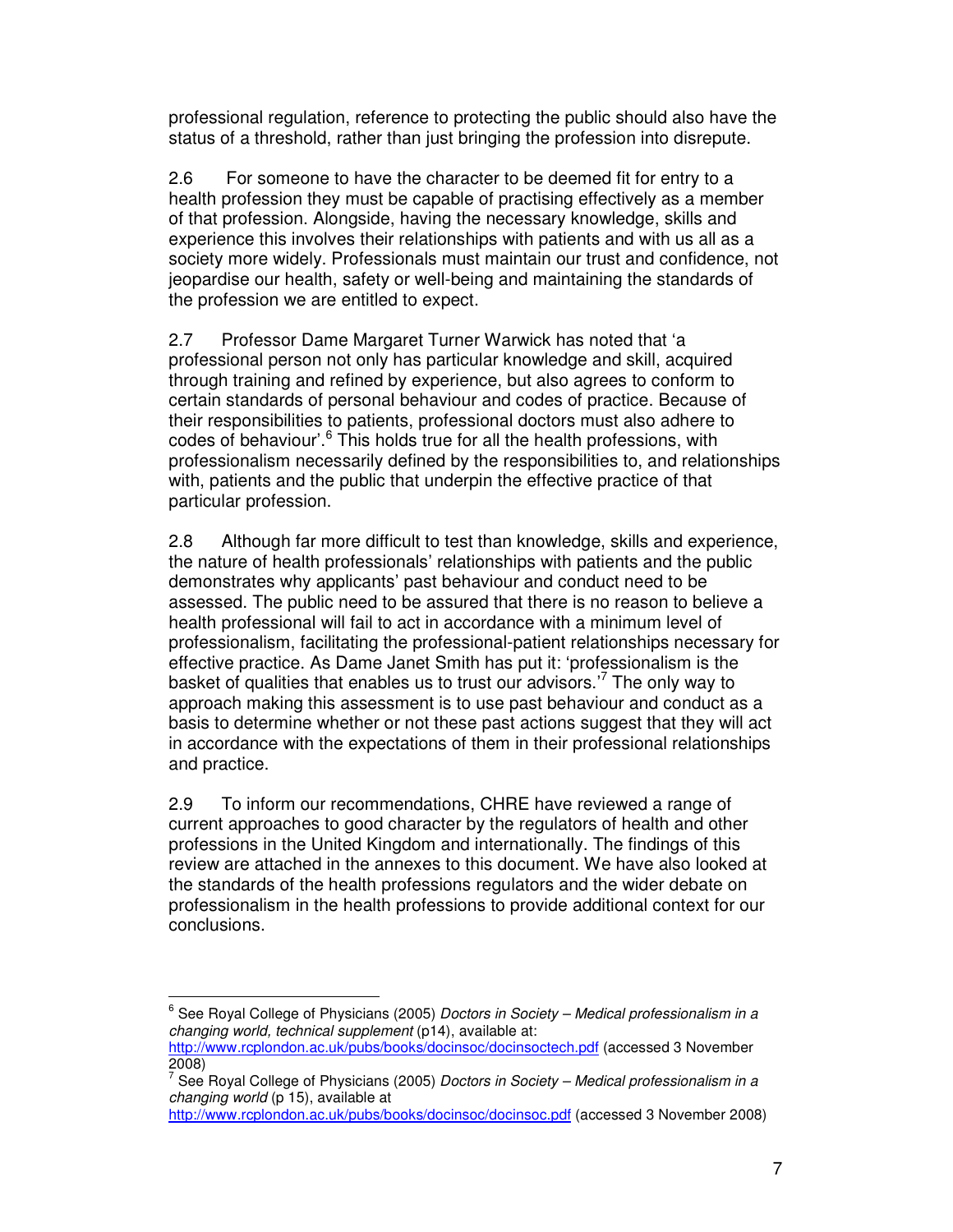## **3 Central features of different approaches to good character**

3.1 Across the different approaches to good character CHRE have reviewed there are certain common core features.

3.2 Regulators consider good character relative to a particular profession, for the purpose of practising that profession, rather than approaching it as passing judgement on the applicant's character in a wider sense. This is in line with the GMC's legal advice quoted above, that good character should be judged for the purposes of registration as a member of a particular profession. The importance of this is made explicit in the consistent references to the relevance of conduct to the practice of the given profession. Following on from this, establishing confidence the applicant would act in accordance with the requirements of professional registration is a common reference point in approaches across different sectors and countries. On a basic level, conduct that would lead to a registrant being barred from practising should prevent an applicant from entering the profession in the first place.

3.3 The protection of the public is a central threshold across approaches to good character. This is referred to in a number of ways – such as harm to members of the public or upholding the health, safety and welfare of the public – but remains at the core of all approaches to good character.

3.4 Public trust in the profession is a consistent criterion. An individual cannot effectively practice their profession if unable to justify the confidence of those they serve. As is argued in the GMC's legal advice, if a reasonable member of the public, with knowledge of the facts regarding an individual's past conduct and behaviour, could not have trust or confidence in the individual providing their care, the individual lacks the character necessary to practise as a member of that profession.

3.5 Honesty and trustworthiness are often included independently as an additional requirement. This is not the case in all approaches; some regulators take these to be implicit in their other requirements, but all stress the importance of honesty and trustworthiness to their assessment of character.

3.6 A number of professions regulators use assessment frameworks to support their decision-making process on good character. These frameworks outline the general types of evidence that will be considered important in the assessment and indicate how these are weighted in terms of seriousness, aggravation and mitigation when making a judgement.<sup>8</sup> However, all the regulators that have such frameworks do not treat them as providing a formula where inputs are assigned specific values and computed to determine an outcome. Rather the frameworks are treated as providing guidance for the processes the regulator goes through in assessing character, but with the precise weight assigned to each piece of evidence variable according to the particularities of a case. l

 $^8$  See Annexes A, B and C for more detail on particular regulators' frameworks.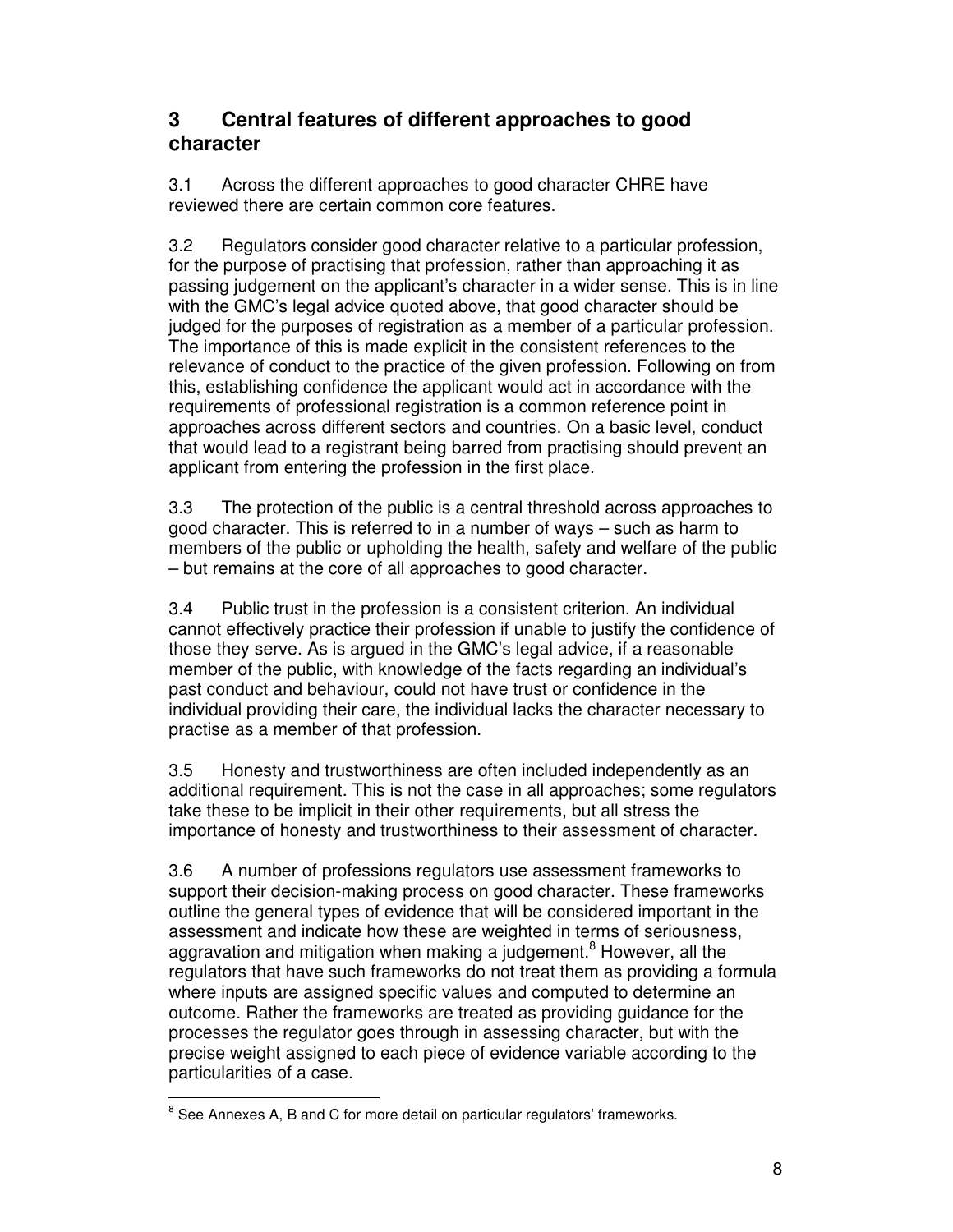3.7 Flexibility in relation to particularities of individual cases is crucial because the nature of the evidence varies on a case by case basis, and a robust approach to assessing character therefore needs to have the flexibility to account for this. There are considerations that will mean two instances of the same type of conduct cannot be accounted for in the exact same manner. For example, in the Fifth Report of the Shipman Inquiry, it is noted that an immediate apology following a breach of trust affects the seriousness with which this should be treated in comparison with a similar breach of trust following which no immediate apology is forthcoming.<sup>9</sup> Similarly, when it comes to weighting evidence offered for the purpose of demonstrating rehabilitation the weight assigned will vary in accord with its relevance to the initial conduct and so again needs to be considered in relation to the particularities of the individual case.

3.8 There were some suggestions in response to the recommendations of the Foster Review that a definition of good character should take a 'positive', rather than 'negative', approach. In this approach good character should be based on evidence of the possession of positive qualities for the practice of the profession, rather than the absence of evidence an applicant has acted in particular ways. The Nursing and Midwifery Council has some positive elements in its definition with its focus on an applicant's being 'capable of safe and effective practice' and being honest and trustworthy. However, the NMC emphasises the importance of negative consideration of past conduct 'not considered compatible with professional registration' and its guidance makes clear the centrality of past actions as potentially negatives in its assessments of good character. All the approaches to good character emphasise the same negative considerations. The approach of the Minnesota State Supreme Court with regard to the 'good moral character' of applicants to its Bar, comes closest to a positive approach insofar as it formulates its essential eligibility requirements in terms of abilities. However, these are still assessed in a framework that emphasises their establishment through absence of evidence that an applicant lacks the ability, rather than through positive demonstrations of it.

3.9 Having reviewed the evidence on good character and sought the views of interested parties, our conclusions cover three key areas:

- a basis for a common approach to good character across the health professions regulators based on four clear criteria which are equally applicable to all the regulators
- how evidence on applicants' character should be assessed to ensure the process is fair, transparent and targeted to risk.
- the relationship between our recommendations and wider work to promote information sharing that is currently taking place within Europe.

<sup>&</sup>lt;sup>9</sup> See *The Fifth Report of the Shipman Inquiry* (p 758), available at http://www.archive2.officialdocuments.co.uk/document/cm63/6394/pdf/s521.pdf (accessed 3 November 2008)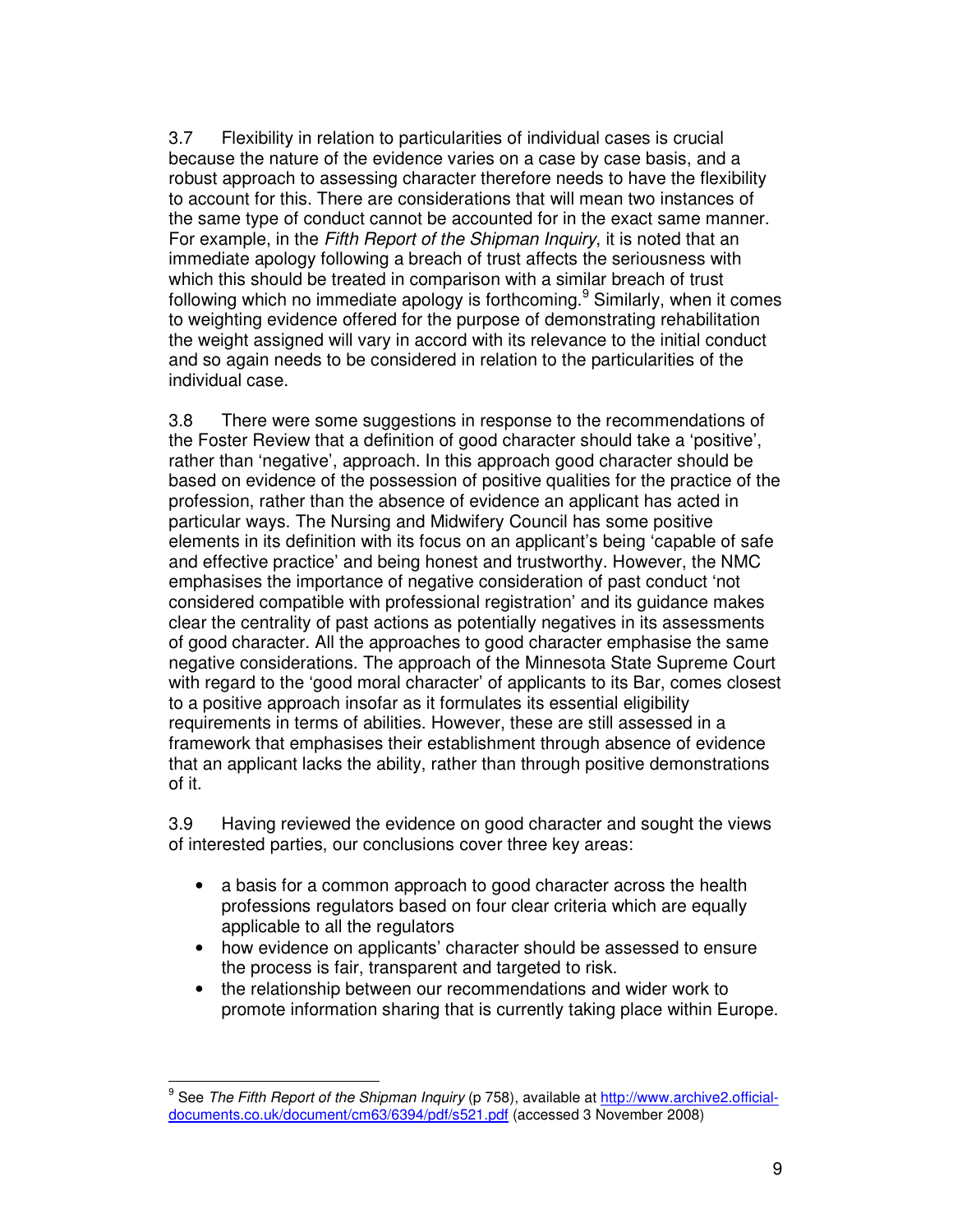## **4 Basis for a common approach**

4.1 The different approaches to good character and the legal advice of the GMC demonstrate that good character needs to be considered in relation to the practice of the profession in which an applicant is seeking registration. As a result, although it is possible to draw together a core to good character that can provide the basis for a common approach across the health professions regulators, this needs to be done in a manner that enables the regulator to take into account the context of the particular profession in its assessment.

4.2 The central question is 'what is good character for the purpose of registration as a member of a particular profession?', and the crux of this issue is what needs to be established for the person making an assessment to be convinced of this. This provides the basis for approaching good character. For example, the NMC's definition of good character states that it seeks to establish that the applicant 'is capable of safe and effective practice without supervision', but on its own this does not provide objective criteria for establishing this.

4.3 Having reviewed a wide range of approaches to good character and having sought the views of interested parties, CHRE suggest that the following are the key elements around which a clear basis for approaching good character amongst health professionals can be formed:

(i) Public protection

 Public protection and patient safety lie at the heart of professional regulation. As stated in Trust, Assurance and Safety 'the primary purpose of professional regulation is to ensure patient safety'. The health, safety and well-being of the patient should always be the first concern of any health professional. If in their past conduct applicants have shown disregard for the health, safety or well-being of others, they cannot be thought of as having the necessary good character for the purpose of practising the profession unless there is clear evidence of rehabilitation.

(ii) Public confidence in the profession

 Past actions that could undermine the confidence a member of the public has in the care they receive or a professional providing it need to be weighed carefully in the context of all the evidence an applicant provides of their character. The central judgement here is whether, all things considered, members of the public should be able to have confidence in the care the applicant would provide.

(iii) Acting in accordance with the standards expected of the profession

 Past departure in conduct from the standards of the profession and values that underpin them needs to be investigated before good character can be established. Such conduct should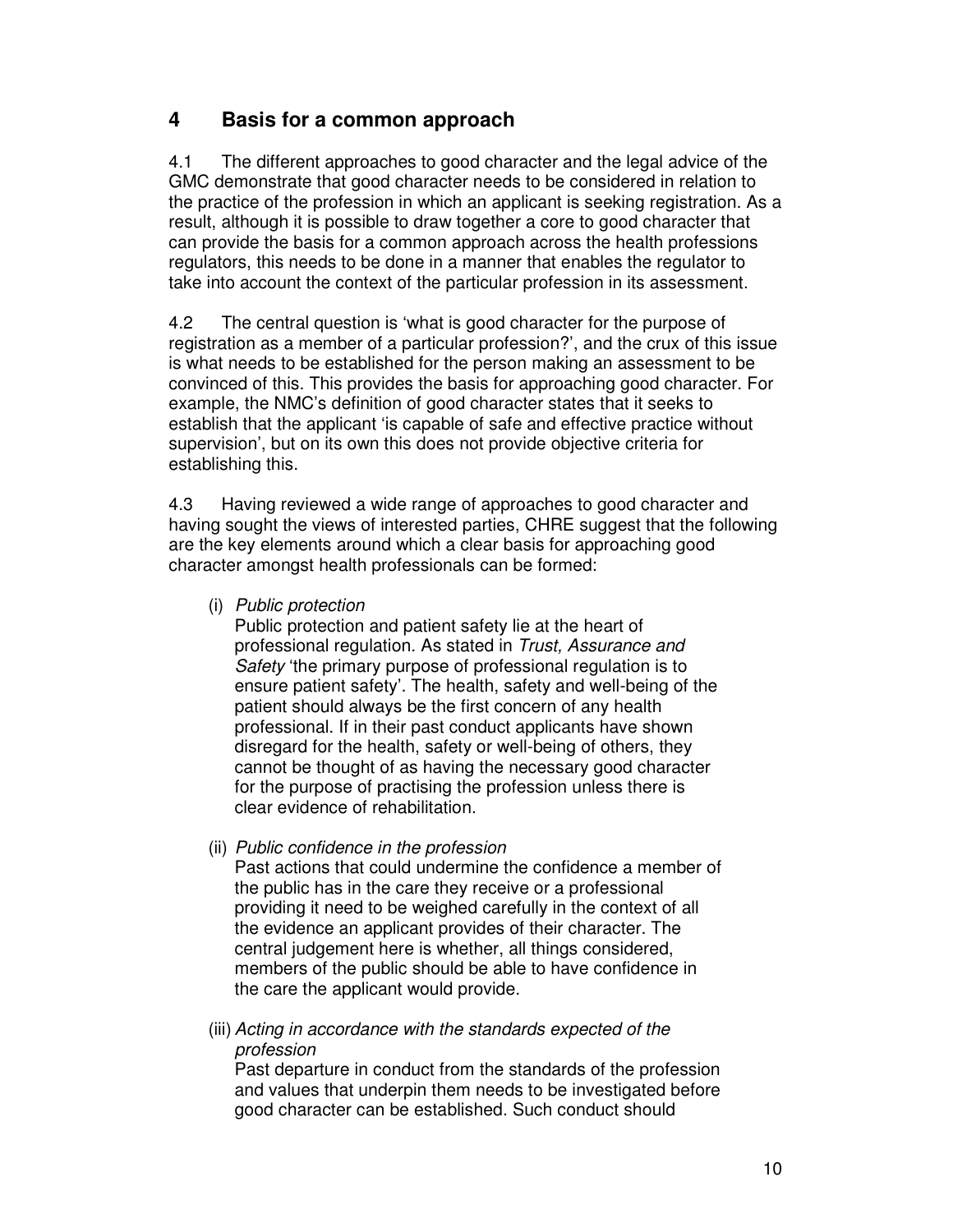include behaviour that shows a disregard for the autonomy and dignity of others or where personal beliefs have led them to treat others prejudicially. These human rights principles are central to the delivery of safe and effective care, and the public should be able to expect that these will be upheld by health professionals. Additionally, if applicants' behaviour shows that they have disregarded any other legal or regulatory requirements in the past, there is a need for compelling evidence – such as evidence of insight, remorse and rehabilitation – with the purpose of establishing that they are liable to do likewise should they be registered.

(iv) Honesty and trustworthiness

 Although honesty and trustworthiness will often be implicit in the other three, it should be included in its own right. An applicant could demonstrate a lack of honesty or trustworthiness in circumstances that do not impact on the protection of the public, that would not impact on public confidence in the profession and that do not relate to acting in accordance with requirements on them. However, this lack of honesty or trustworthiness may in some circumstances still merit further consideration before a decision is made regarding a particular application. Significant instances of dishonest behaviour, or a pattern of it, show a person has in the past acted towards others in ways that suggest they do not merit the trust and confidence which is necessary for effective relationships between health professionals and patients. This goes beyond questions of public confidence in the profession contained in (ii) to being a question of whether on the basis of their past actions an applicant merits the confidence of those they seek to provide with care which underpins effective practice in the health professions.

4.4 CHRE consider that these are the core elements, that can be viewed as pertaining to 'character', which the regulators should assess when establishing whether an applicant is fit to practise as a health professional and suitable for registration in the profession. However, it is important to be clear that what we term 'good character' is a label that covers one element of establishing an applicant's fitness to practise and suitability for registration. The four criteria above should be assessed by the regulators because they are important to establishing this fitness and suitability in their own right, not in virtue of being constituent parts of the concept of 'good character'.

4.5 The proposed criteria are important to protect the public from unwarranted risk of harm and to underpin the mutual trust, confidence and respect between health professionals and patients and the public, which are essential to professional-patient relationships which facilitate effective practice. It is not important whether these criteria are brought together under the label of good character or viewed directly as part of the wider notion of fitness to practise, without recourse to the additional terminology of good character. The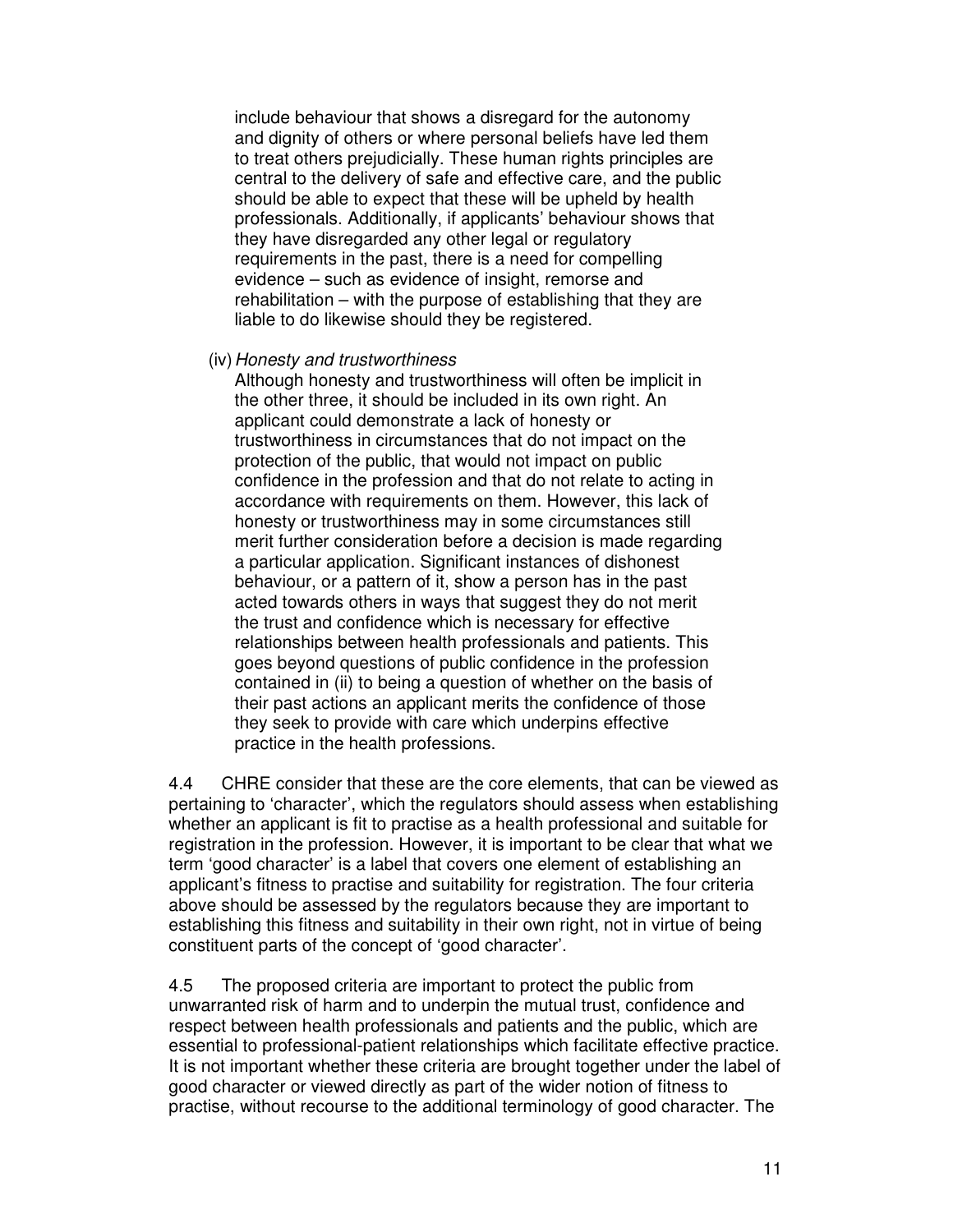fact that many regulators have equivalents to good character requirements, expressed in different terms but with a common core in terms of what is assessed, highlights that the issues can be approached as clearer criteria, rather than requiring an abstract notion of good character.

4.6 In this sense, our conclusions offer principles that provide a basis for the health professions regulators to approach the issues raised by good character, rather than providing a formal definition of the term. They develop the key aspects pertaining to character that are important to applicants' fitness to practise and suitability for professional registration, to go along with the regulators' other important considerations such as having the necessary technical competence.

4.7 It has been suggested that good character would be better approached in terms of positive qualities possessed. The core elements to good character listed above could be expressed as positive features. In this case an individual is of good character if they:

- (i) are committed to the health, safety and well-being of patients and other members of the public
- (ii) justify public confidence in the profession
- (iii) act in accordance with the standards of the profession
- (iv) are honest and trustworthy.

4.8 However, when it comes to making a judgement on good character – or, where that term is not used, these aspects of fitness to practise – the regulators can typically only affirm that, given the evidence available to them, they are not aware of any factor that would call into question the good character of the individual concerned. References to good character should reflect this as it is important that the public are not misled on the level of assurance that the regulators can give regarding their registrants. The regulators cannot assure that an individual possesses the four traits listed above, only that given the evidence available it is not reasonable to believe the individual lacks them. Hence requirements that regulators be satisfied an applicant is of good character are potentially misleading. Instead, it is better that the requirements are expressed in terms of what is actually being assessed by the regulator when it makes a judgement on an applicant.

4.9 Following on from the conclusions above, we suggest that the following are clear criteria on which to base a common approach to the consideration of good character across the regulators (whether this is expressed as criteria for an applicant to be deemed of good character for the purpose of practising the particular profession or as criteria to form part of an applicant's demonstrating fitness to practise):

An applicant has not acted in the past, and/or is not liable in the future, to act:

(i) in such a way that puts at risk the health, safety or well-being of a patient or other member of the public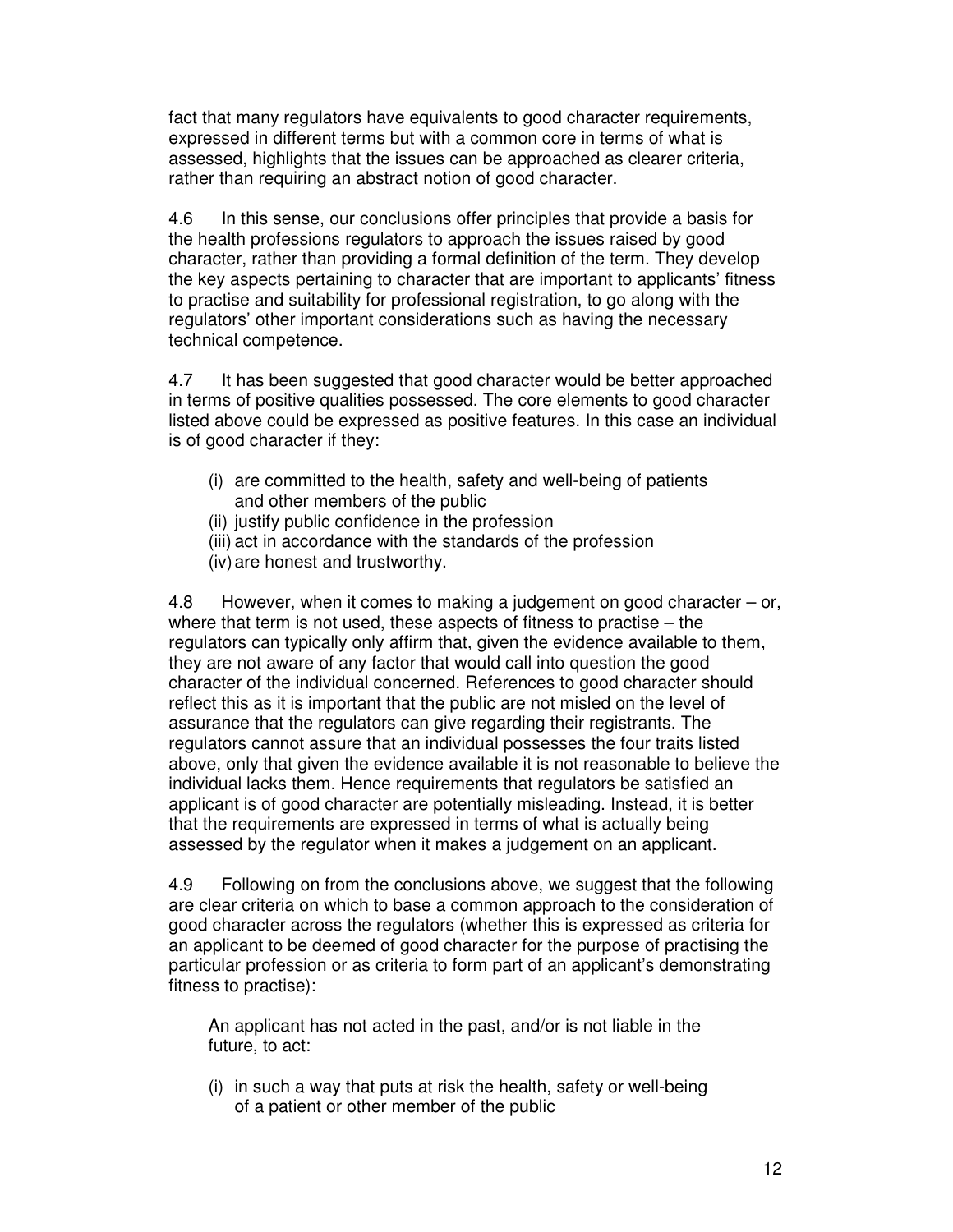- (ii) in such a way that his/her registration would undermine public confidence in the profession
- (iii) in such a way that indicates an unwillingness to act in accordance with the standards of the profession
- (iv) in a dishonest manner.  $10,11$

l

4.10 Past actions that cause an applicant to fail to meet these criteria should not be an absolute bar to entry to the register. However, such actions should cause the regulator to examine the case individually to determine whether the applicant should be deemed of good character/fit to practise. For clarity, it therefore may be necessary to put in a preface the above criteria with a statement such as that of the Solicitors Regulation Authority which begins 'unless there are exceptional circumstances'.<sup>12</sup> The approach advocated above would then begin: 'Unless there are exceptional circumstances an applicant will not be deemed of good character/fit to practise unless the applicant has not acted in the past, and/or is not liable in the future, to act…'.

4.11 The liability to act in particular ways in the future requires the exercise of judgement as it in effect comes down to whether, in the light of the evidence available, it is reasonable to believe that the applicant might act in that way. It may seem that the liability to act in particular ways in future on the basis of their past behaviour is all that is important for considerations on an individual's admittance to the profession, and hence whether they have acted in those ways in the past as contained in our definition is irrelevant except insofar as it provides evidence for judgements on an applicant's liability to act in particular ways in future. However, past actions provide the only way to judge applicants' values and relationships and how these would impact on their practice. Regardless of whether an applicant is liable act in a particular way in the future, in rare circumstances their past actions may lead us to judge that they do not meet the expectations that we, as a society, have for members of that profession – that they do not merit the mutual trust, respect and confidence we demand of health professionals and which underpins professional practice.

4.12 In two significant senses the good character requirement should be understood as a dynamic, rather than static, concept. Firstly, a judgement is being made on all the available evidence about an applicant's past actions. Applicants should be encouraged to show how their actions since a particular

 $10$  The precise wording of these criteria may need to be modified slightly subject to any legal advice on the exact wording. The GMC commented that criterion (iii) could be open to too-wide interpretation and suggested as an alternative 'has breached professional standards in a way which (were the applicant registered) would be likely to result in action on registration being considered or taken'. However it is important that this criterion captures both this and that if an applicant has failed to comply with the requirements of another regulatory body this indicates a disregard for the importance of professional standards in general and of acting in accordance with them.

 $11$  The use of the phrase "in a dishonest manner" intends to capture that a single minor lapse should not fail to meet the criteria, but that significant instances or repetition of dishonest behaviour would mean an applicant fails to meet the criteria.

 $12$  See Solicitors Regulation Authority Guidelines on the assessment of character and suitability, available at http://www.sra.org.uk/documents/students/studentenrolment/characterguide.pdf (accessed 3 November 2008)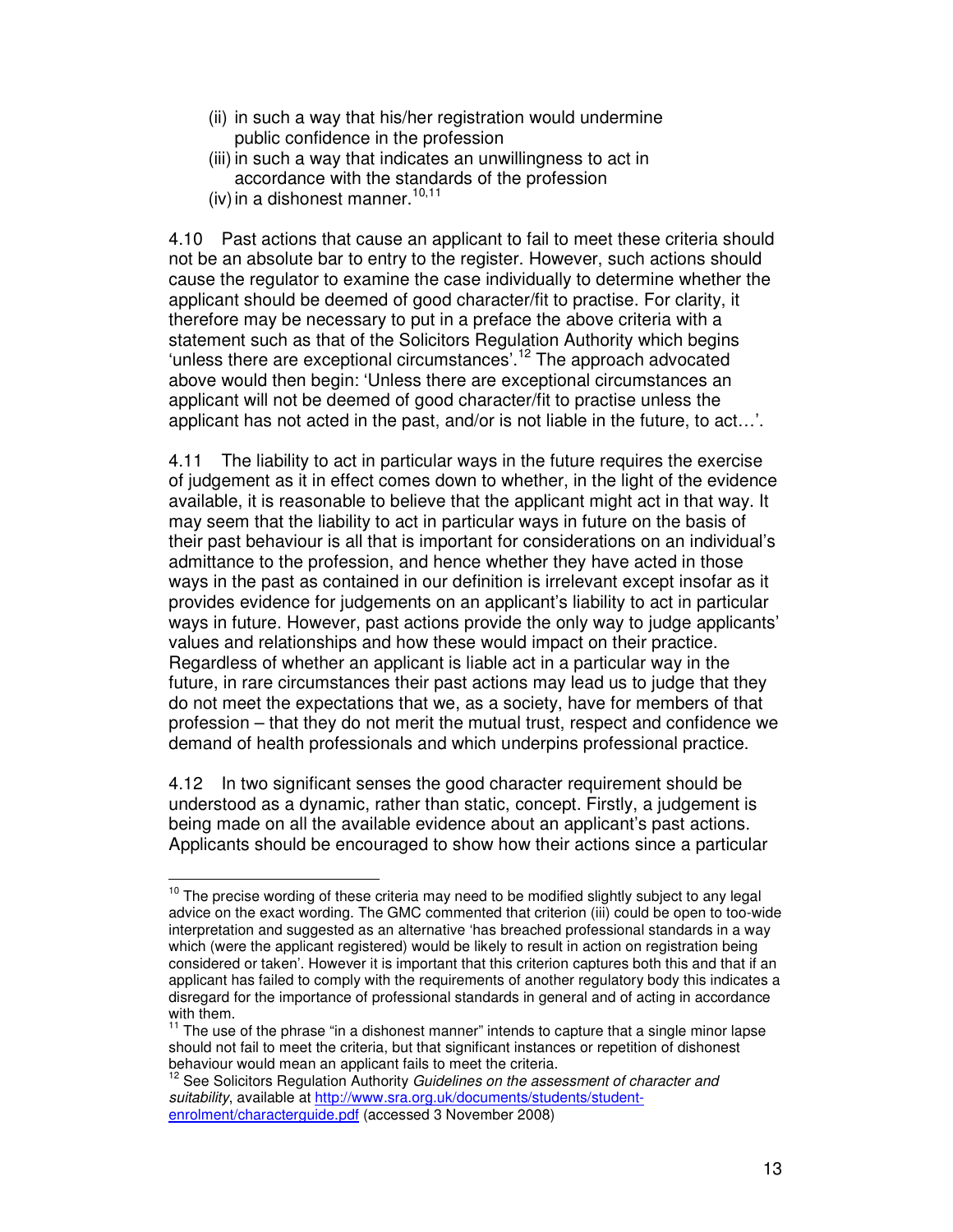incident demonstrate insight into the incident and relates to their capability for safe and effective professional practice. Consequently, although there may have been actions that would have caused a regulator to turn down an applicant were they considering it at a particular point in time, evidence of rehabilitation would allow a person to demonstrate they no longer lack the requisite character on the basis of these previous actions.

4.13 Good character is also dynamic in a second sense. What we, as a society, take to be good character for the purposes of practising as a health professional is dependent on the nature of the relationships between professionals and patients and the public, and on wider social norms. The nature of these relationships and norms can change over time, and have done so historically. Actions that would undermine public confidence and what are the appropriate emphases of professional standards should be viewed as varying in correspondence with any changes in these relationships and norms that may take place. Hence, the ways in which regulators assess character – which actions demonstrate a lack of character and what constitutes relevant rehabilitation and insight – and the according judgements they make on applicants, need to have the agility to respond to these wider social developments.

## **5 Assessing evidence**

5.1 The assessment of evidence is crucial to approaching the issue of good character. The criteria suggested in section four may provide clear criteria on which to approach good character, but they do not provide objective tests for assessing it, as called for by the Foster Review. Objectivity must come from the way in which regulators assess an applicant's good character. However, in the light of the information a regulator receives regarding an applicant, it needs the flexibility to judge the particularities of each case on its own merits. The seriousness of an applicant's conduct should be judged in terms of its relevance to the practice of the profession and any mitigating or aggravating factors associated with their particular case. These considerations should be made in line with the regulator's approach to fitness to practise, were the conduct that of an existing registrant. In this way there would be common core criteria for applicants, but each regulator would have the flexibility to assess evidence with regard to the risk it poses in relation to practising the particular profession. This is because central to the purpose of requiring good character is to ensure that those admitted to the profession will uphold the type of relationships with patients and the public that underpin effective practice, which are common to these relationships, they may also vary somewhat depending on the nature of care the profession provides to patients and the public.

5.2 Clear guidance outlining these considerations and appropriate training should be given to those making the assessment to ensure consistency. For the purposes of transparency and accountability guidance documents should be available to applicants and members of the public. An assessment framework can help to ensure particular factors are considered and not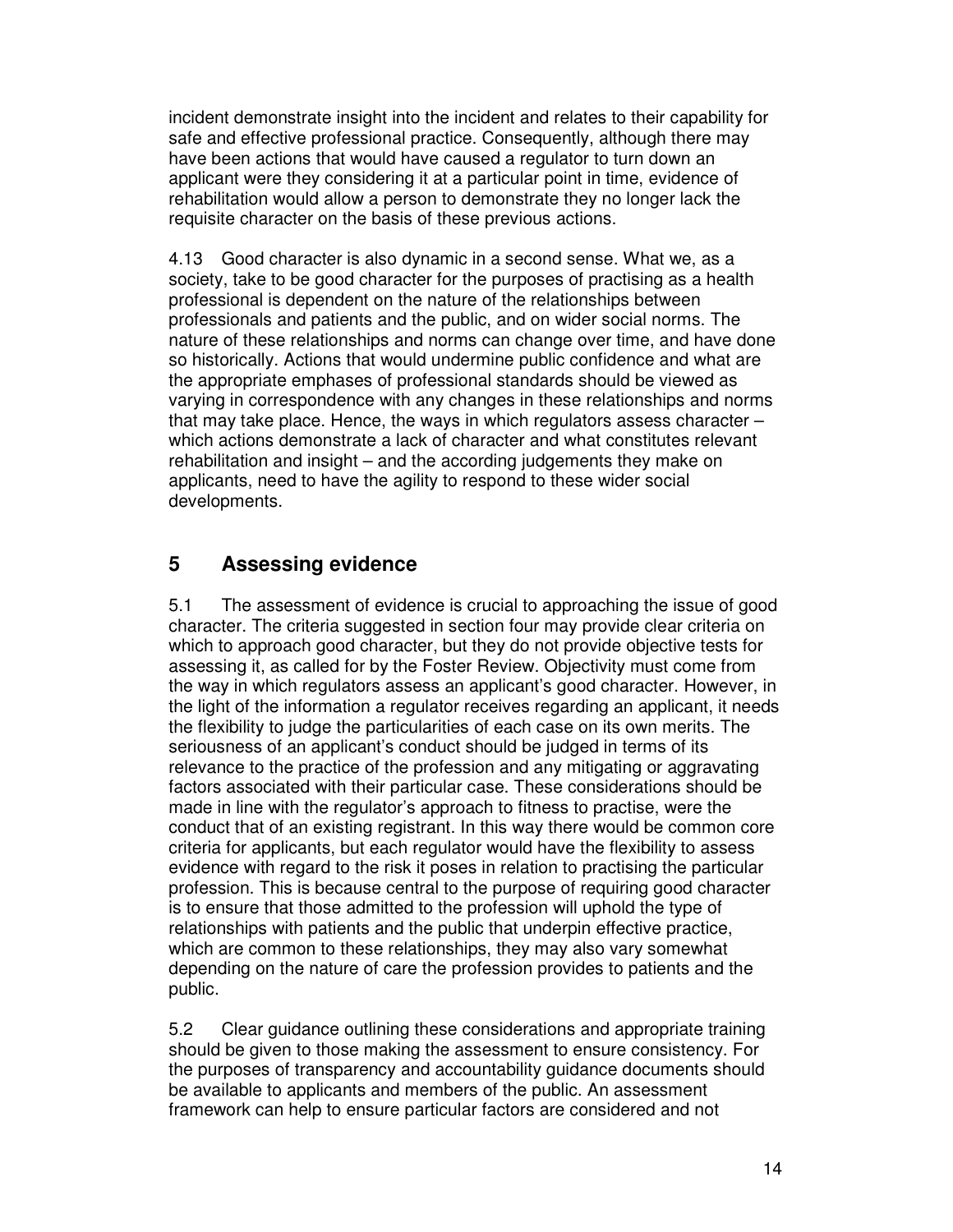overlooked by those making decisions, and can provide additional transparency to the registration process.<sup>13</sup> However, assessment frameworks cannot provide absolute objectivity; they provide a guide for those considering a case and can aid them in reaching a judgement on its particularities, but cannot remove the need for a person/panel to make this judgement. Guidance should also be provided by regulators to education institutions to ensure judgements made on whether an applicant's suitability for enrolment or continuation on a course are consistent with the requirements the regulator has for entry to the profession.

5.3 Where there are concerns about conduct, behaviour since the conduct occurred and other evidence offered by an applicant should be judged in relation to the nature of the offence and the practice of the profession. The purpose of this is to assess the extent to which the applicant is rehabilitated and the extent to which confidence can be established the past action is no longer indicative of their lacking the capability for safe and effective practise safely and effectively. Evidence provided by applicants for this purpose will inevitably vary from case to case, but emphasis should be given to positive behaviour that is relevant to the concerns raised by the initial conduct. For example, if an applicant had acted dishonestly for personal gain, involvement in community or other voluntary work for the benefit of others should be weighted more highly for the purpose of establishing rehabilitation than successful academic study. Again regulators should provide clear guidance and training for decision-makers and work to ensure there is consistency between their approach and those of education institutions.

5.4 A framework that guides assessments cannot be a formula whereby different types of evidence are antecedently defined such that the evidence in each case entails a particular outcome. Rather a framework should provide an objective basis to guide the process a decision-maker must go through in assessing character to reach a decision, but the precise weight assigned to each piece of evidence will need to vary with the particularities of the case. An inflexible and formulaic assessment framework would not allow regulators to consider the particularities that will inevitably be associated with each case, and therefore would prevent the regulator targeting its decision to the risk involved in the case.

5.5 Negative considerations will always need to be central to decisionmaking determinations about character. It may occur that applicants have positive references affirming their possession of certain qualities, but also have past conduct that demonstrates they disregarded a principle important to practising the profession. In such circumstances it would not be reasonable to ascribe them as having the requisite good character to practise the profession a priori. Instead the evidence of the particular case would need to be weighed before it would be reasonable to make such an ascription – for example, is there evidence of rehabilitation from the references and other sources, what were the particularities of the conduct in terms of their mindset and other

 $13$  See Annexes A, B and C for more discussion of assessment frameworks and examples of what they contain.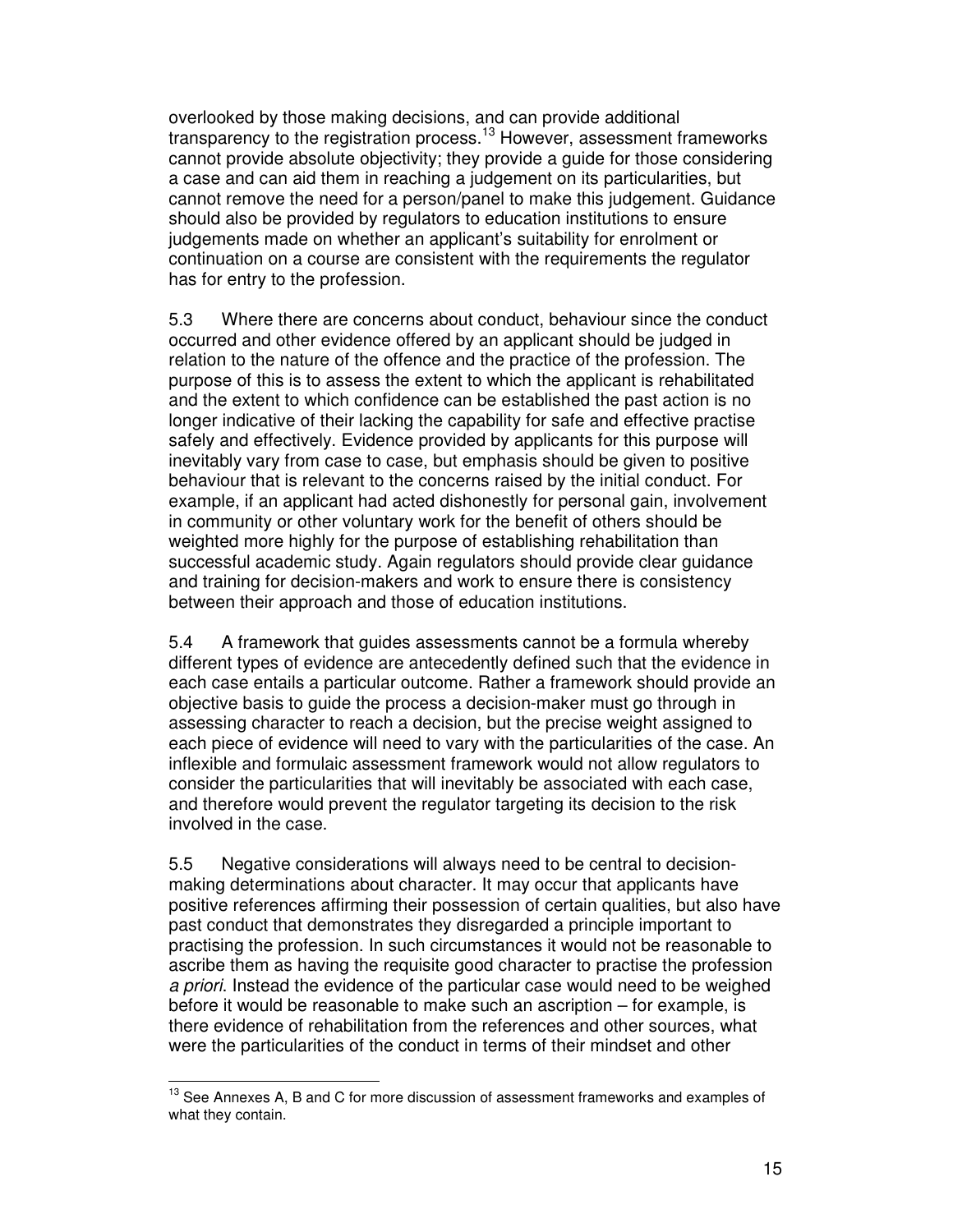mitigating factors. This fits in with the GMC's legal advice – that regard should be had to an individual's entire character and antecedents before a judgement is made – but is adaptable into an approach which is based on clear criteria.

5.6 A number of regulators currently require applicants for registration to sign a statement that they have read and understood the regulator's specified standards document.<sup>14</sup> One example of this is the HPC, which requires applicants to sign the statement: 'I declare that I have read, understood and will comply with the HPC's standards of conduct, performance and ethics.' We consider that this a good measure which other regulators may wish to consider and which could form part of a common approach to good character. It is important applicants understand the standards for the profession as they will need to practise in accordance with them. If an applicant has not read the relevant document this demonstrates a disregard for the standards and principles underpinning the practice of the profession and a lack of good character for the purpose of practising it.

5.7 The regulators work with education institutions and students to seek to ensure that students understand the meaning of the standards in practice and the importance of the values embodied in them. This work to foster professionalism is highly important. Demonstrating the importance of the professional values and the principles embodied in the regulator's standards to students could help to foster attitudes to practice that would lead students to carry these values and principles through into their future professional practice. Research from the United States has found that, with regard to medicine, those who display unprofessional behaviour during their education were far more likely to subsequently be subject to disciplinary action by a state medical board.<sup>15</sup> The correlation was particularly strong for repeated instances of irresponsibility, such as unreliable attendance at a clinic and not following up on activities related to patient care and repeated instances of diminished capacity for self-improvement, such as failure to accept constructive criticism, argumentativeness and displaying poor attitudes. It is not unreasonable to believe given the variables used that these findings may extend across other health professions. Work to share good practice in this field across the regulators may prove useful.

## **6 Europe**

l

6.1 The Foster Review called for CHRE's recommendation to encompass wider work on good character within Europe. CHRE have discussed this with Healthcare Professionals Crossing Borders. This is an informal partnership of health professions regulators from within Europe that works collaboratively on a range of regulatory issues. HPCB has pioneered the Certificate of Current Professional Status. This is a template to increase the consistency of

<sup>&</sup>lt;sup>14</sup> The GMC, GOC, HPC, NMC and RPSGB all have a statement to this effect, which applicants must sign as part of the registration process.

Papadakis M et al (2005) Disciplinary Action by Medical Boards and Prior Behaviour in Medical School The New England Journal of Medicine: 2673-2682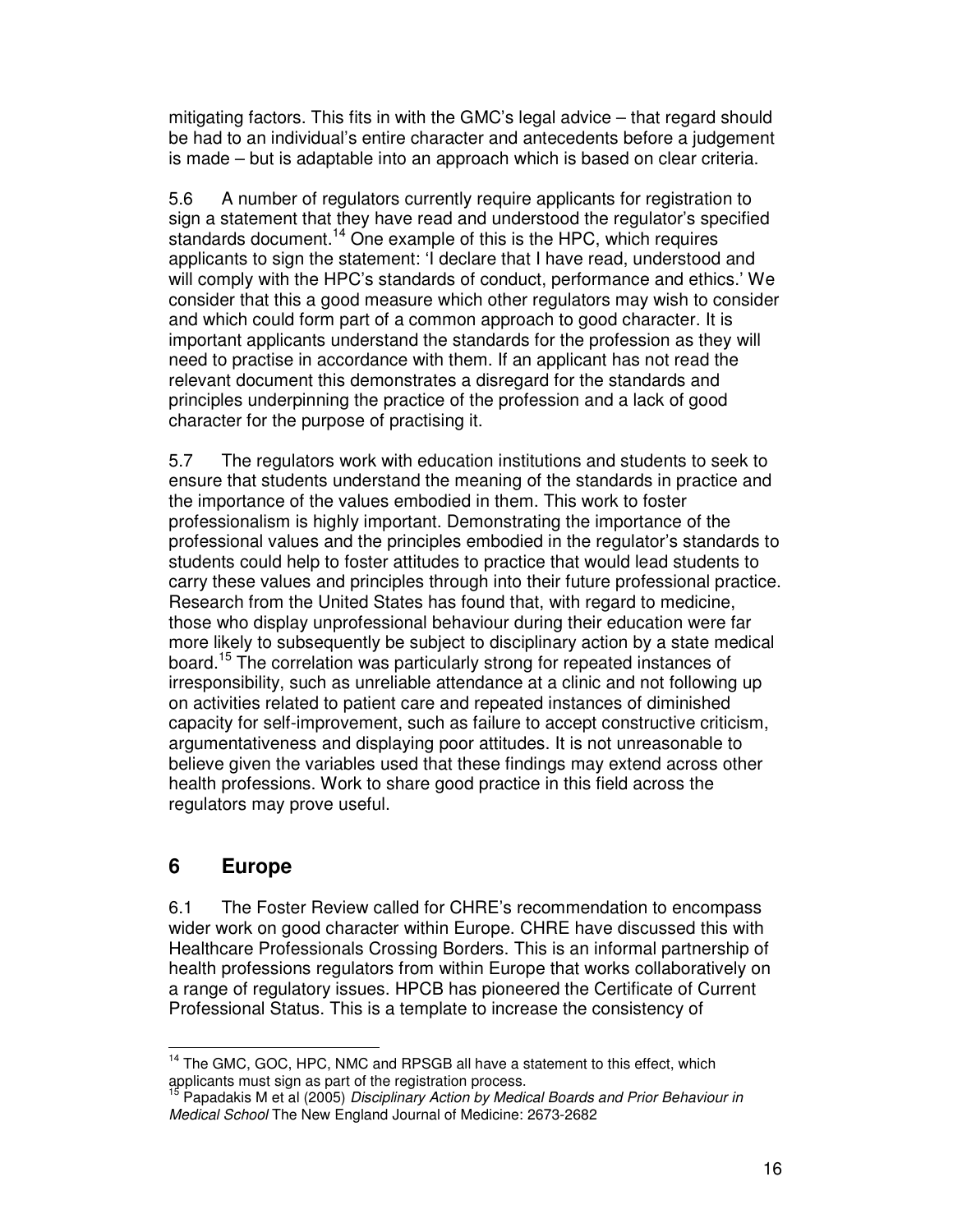information exchanged by regulatory authorities and it provides a range of information about the current status of a health professional who is seeking registration with a regulator in another country. Additionally, HPCB has pioneered a Memorandum of Understanding on Case by Case and Proactive Information Exchange for complex cases.<sup>16</sup> A number of regulators in Europe have signed up to this memorandum, which details how case by case information requests and responses should be handled by regulators and provides a framework for the sharing of information proactively.

6.2 The use of the term 'good character' is potentially problematic because it is not widely used outside English-speaking countries and lacks an equivalent in Europe. Good character is a culturally specific concept that does not make obvious what is being assessed to people from those from cultures where it is not used. Consequently, the term may be less readily understandable to applicants, referees and regulators from many other countries than the more explicit criteria that CHRE believe form core elements of it. Although what specifically is contained in standards and what would be judged as undermining public confidence in the profession may also vary by culture, these are more understandable concepts to those form other cultures.

6.3 In addition to this, the approaches to the issues covered by good character requirements and impact of behaviour on professionals' fitness to practise vary significantly from country to country. A study carried out in 1999 by GMC council member Stephen Brearley found that what is deemed to be acceptable behaviour, what constitutes a disciplinary offence, and the degrees of severity with which such offences should be judged currently varies considerably across Europe.<sup>17</sup> In some countries personal relationships with patients that might be considered inappropriate in the UK can be viewed as acceptable. Some countries also have strong distinctions between professional and private conduct and would not consider fitness to practise affected by imprisonment for a crime unrelated to their professional practice. Due to the different approaches to considering the public interest and patient safety regulators in other countries may not consider a professional's standing to be affected by conduct that in the UK we would consider indicates a lack of good character. National data protection and privacy legislation limits the information that regulators in some countries can share with their counterparts and this variation amounts to a further obstacle to

6.4 These factors mean that regulators should not rely just on the information they receive from their counterparts abroad, for the purpose of establishing an applicant's good character. The regulator's information requirements should apply equally to all applicants for the purpose of establishing good character. As understandings of standards of practice and professionalism vary, it is especially important in the case of international

 $16$  The template documents for this are contained in the Edinburgh Agreement, available at: http://www.hpcb.eu/hpcb/activities/edinburgh\_agreement.asp (accessed 3 November 2008)

See Stephen Brearley Regulation of doctors in the European Economic Area – types of misconduct, disciplinary machinery and exchange of information. Report to the Conference Internationale des Ordres, February 1999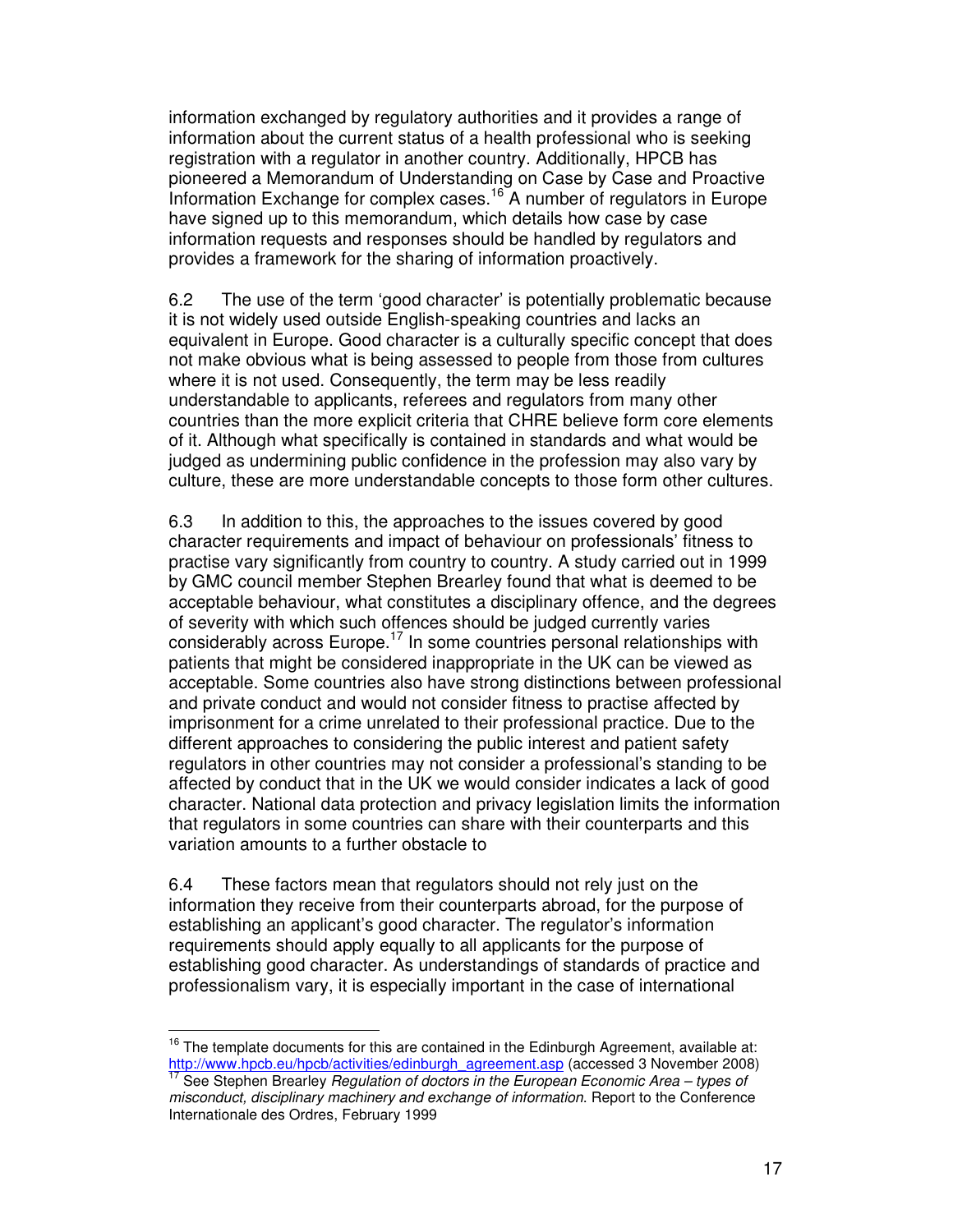applicants that a regulator requiring references give strong guidance on the particular factors referees should include.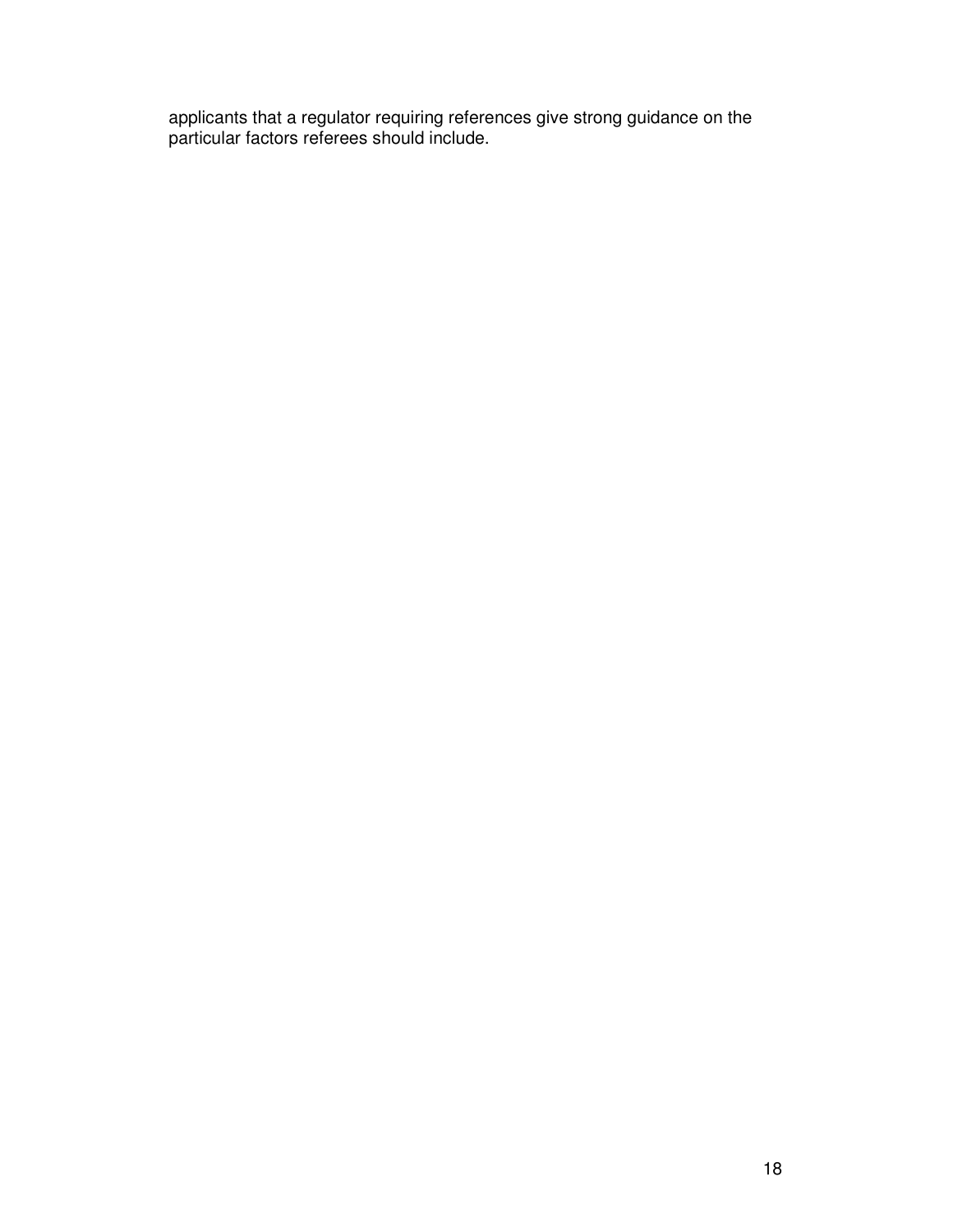## **Annex A: Current approaches to good character amongst the UK health professions regulators**

A.1 Amongst the health professions regulators for which 'good character' is a central part of the registration procedure,<sup>18</sup> there is no common understanding of what good character is and no common approach to determining whether an applicant possesses it.

## Existing definitions of good character

A.2 Amongst the regulators, the Royal Pharmaceutical Society of Great Britain and the Nursing and Midwifery Council have both defined 'good character' for the purposes of their respective registration procedures. The RPSGB defines good character as:

the absence of evidence that a person has committed (and/or has any disposition towards) conduct or behaviour that is inconsistent with the Standards of Conduct published by the Society, or the exercise of the pharmacy profession.<sup>19</sup>

A.3 The NMC uses the following definition:

Good character is important as nurses and midwives must be honest and trustworthy (NMC 2004). Good character is based on a person's conduct, behaviour and attitude, as well as any conviction or cautions that are not considered compatible with professional registration and that might bring the profession into disrepute. A person's character must be sufficiently good for them to be capable of safe and effective practice without supervision.<sup>20</sup>

A.4 The reference to NMC 2004 is to the NMC's Code of professional conduct that was applicable when the definition was made. From April 2008 this document has been superseded by a new Code, but which continues to emphasise honesty and trustworthiness as key values for nurses and midwives.

A.5 The two definitions have a common core insofar as they focus on actions of an applicant and how these are compatible with the standards for practising the profession. The explicit purpose of the definitions is to establish an applicant's suitability to practise as a member of the profession. Although these definitions could be transposed for use in other professions, their application would vary with the expectations different regulators have of their registrants.

<sup>&</sup>lt;sup>18</sup> All the UK health professions regulators other than the GMC and GOC, which consider the same issues as part of their registration procedures as part of determining whether an applicant is fit to practise.

<sup>&</sup>lt;sup>19</sup> See RPSGB Good character and health framework, available at:

http://www.rpsgb.org.uk/pdfs/regracgoodchhealthfw.pdf (accessed 3 November 2008) See the NMC's website section on good health and good character, available at: http://www.nmc-uk.org/aArticle.aspx?ArticleID=2603 (accessed 3 November 2008)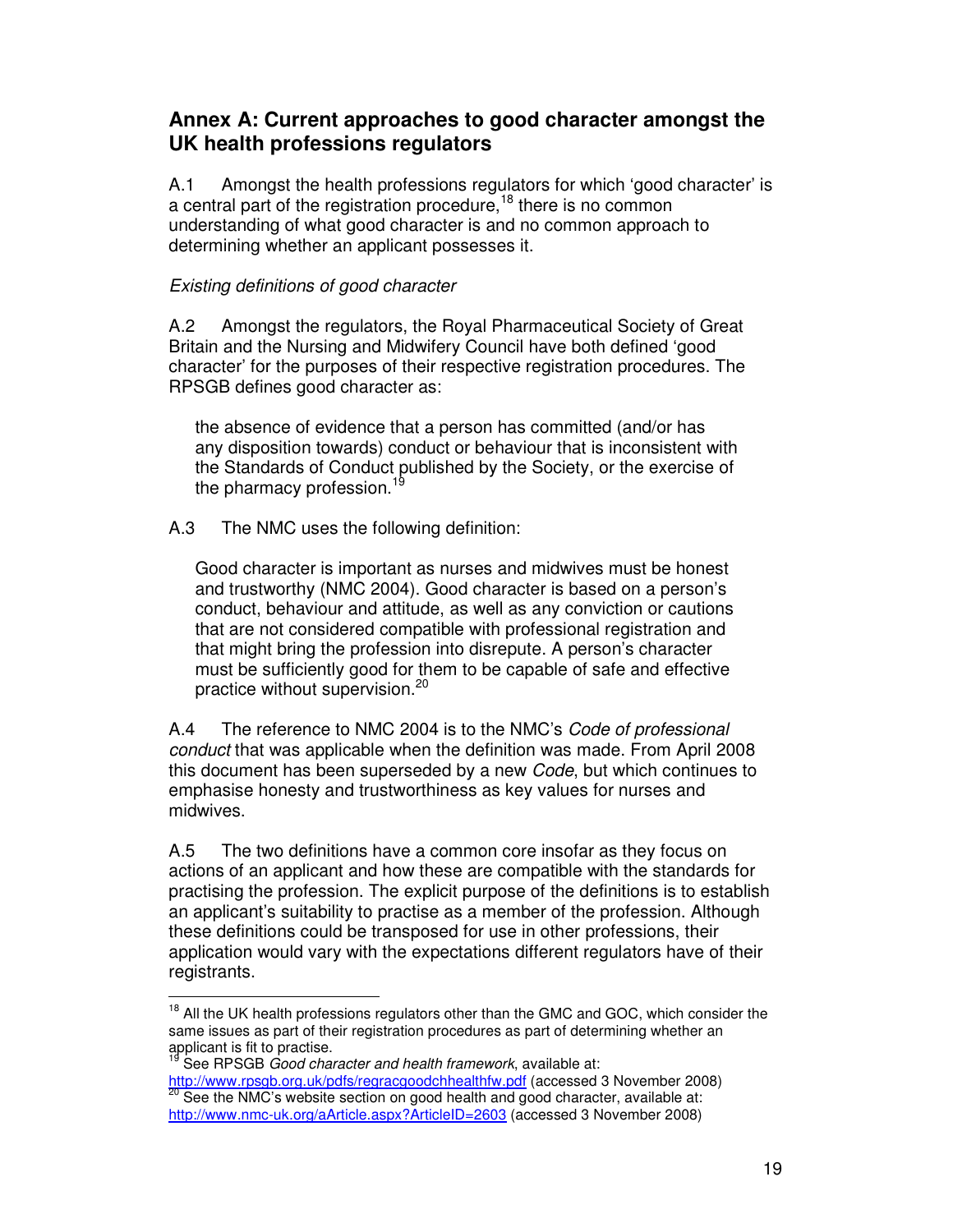A.6 The NMC specifically based its definition on the principle that what is acceptable for a person to enter the register is the same as what is acceptable for a registrant currently practising the profession.

A.7 The RPSGB's definition has a similar basis in that the definition refers to the 'Standards of Conduct published by the Society' as a basis for judging behaviour and dispositions to behaviour. Thus the RPSGB's judgement on an applicant's good character is directly linked to its standards of practice for a registrant currently practising the profession.

A.8 However, in its response to a 2006 CHRE consultation on good character the GMC expressed concern that if the RPSGB definition was followed to the letter, it would mean that the GMC never registered anyone. The GMC's argument was that if any departures from the standards laid out in Good Medical Practice are repeated or of a serious nature this would put a professional's registration at risk. However, a single incident of rudeness, for example, is not likely to lead to action jeopardising their registration. Yet if committing, or having any disposition towards committing, conduct incompatible with the standards would mean an applicant could not be regarded as being of good character, it implies that a single incident of rudeness would bar an applicant from registering in the profession.

#### Assessment of good character

l

A.9 All the regulators ask applicants a series of questions regarding past conduct as part of their registration processes. All request disclosures of any criminal convictions or cautions in the United Kingdom or elsewhere irrespective of time elapsed and whether or not it is spent under the Rehabilitation of Offenders Act 1974 (though this may exclude certain parking and minor traffic offences punishable only by fines). All request details of any disciplinary proceedings that the applicant has been through as a registrant of any other regulatory body. Most require disclosure of either specified civil proceedings or all civil proceedings (excluding divorce). Additionally, some ask the applicant to provide character references in support of their application.

A.10 Once this information has been obtained, there is no common approach amongst the regulators to the assessment of good character on the basis of the information they have. Some regulators have detailed assessment frameworks that guide this process, whereas others make this assessment on a case by case basis.

A.11 The RPSGB, for example, has developed a detailed assessment framework.<sup>21</sup> This sets out matters that the registrar (or any employee to whom this function is delegated) is required to consider in deciding whether an applicant is of good character. It states that the 'registrar will consider whether

 $21$  See the RPSGB Good character and health framework, available at: http://www.rpsgb.org.uk/pdfs/regracgoodchhealthfw.pdf (accessed 3 November 2008)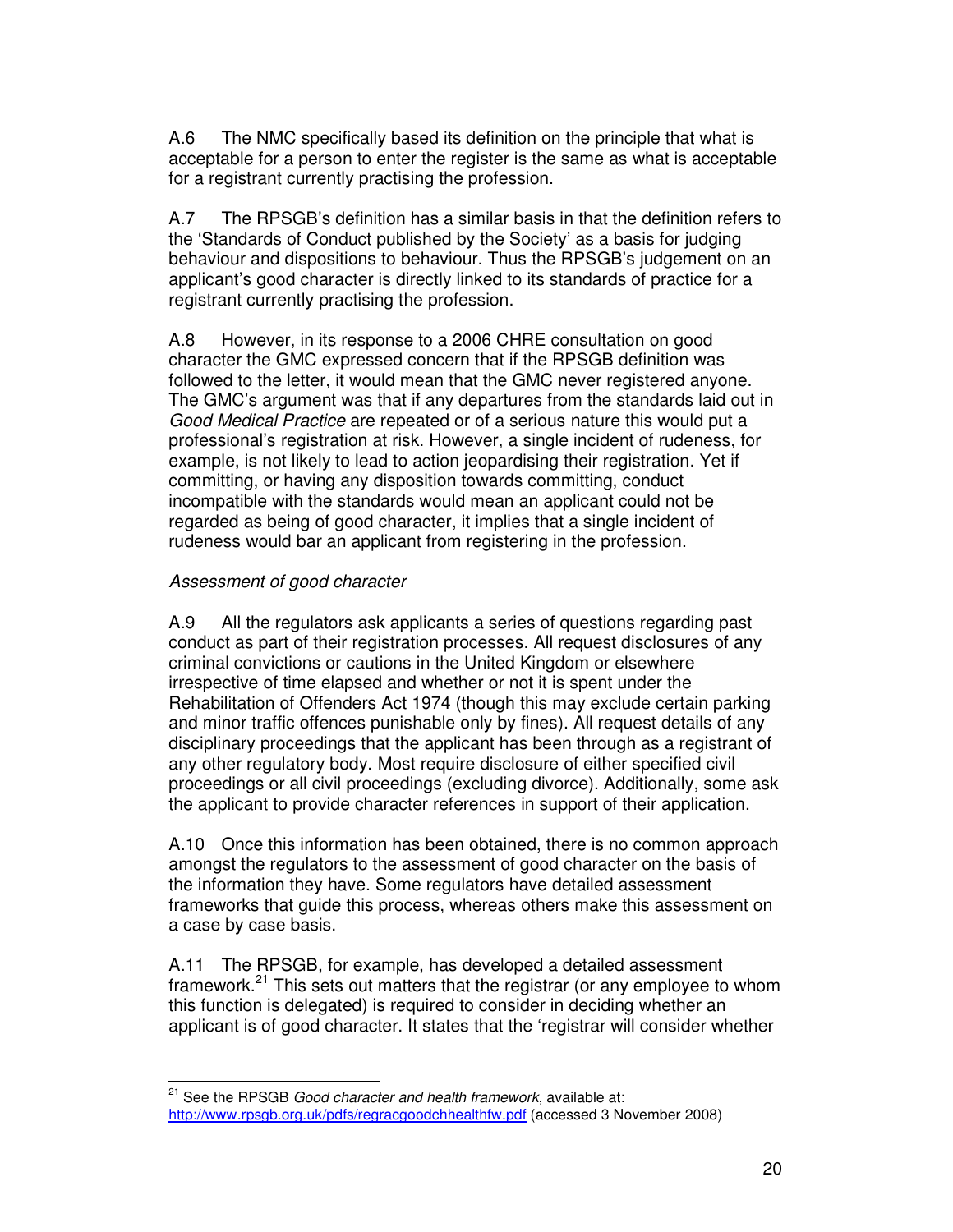or not there is any evidence about [the applicant's] character' and lists what such evidence may include:

- criminal convictions
- cautions, bind overs, conditional discharges, admonishments or reports to a procurator fiscal
- findings by a body responsible for the regulation of a health or social care profession
- allegations, complaints or information about the applicant which have been brought to the attention of the registrar
- testimonials and character references about the applicant.

A.12 However, the framework also specifically leaves open the option for the registrar to make further inquiries in relation to evidence about the applicant's character beyond this.

A.13 The assessment framework then specifies factors that will assign weight to any evidence:

- the seriousness of the conduct or behaviour
- the relevance of the conduct or behaviour to the practice of pharmacy
- the relevance of the conduct or behaviour to the honour and dignity of the profession of pharmacy
- how recent was the conduct or behaviour
- the applicant's age at the time the conduct or behaviour was committed
- the applicant's personal mitigation in respect to the conduct or behaviour committed
- the applicant's efforts (or lack of) to rehabilitate himself since the conduct or behaviour was committed
- the applicant's insight (or lack of) in relation to the conduct or behaviour committed
- the extent to which the conduct or behaviour is counterbalanced by testimonials and character references about the applicant's subsequent and recent conduct and behaviour
- the extent to which the conduct or behaviour is characteristic of the applicant, or indicative of a propensity by the applicant to commit such conduct or behaviour
- the extent to which the applicant disclosed (or failed to disclose) the existence of the conduct or behaviour, during the application process
- the extent (or lack of) co-operation by the applicant with any inquiries into the conduct or behaviour made by the RPSGB.

A.14 Finally, the framework lists specific factors that will automatically qualify the conduct or behaviour as serious, if it: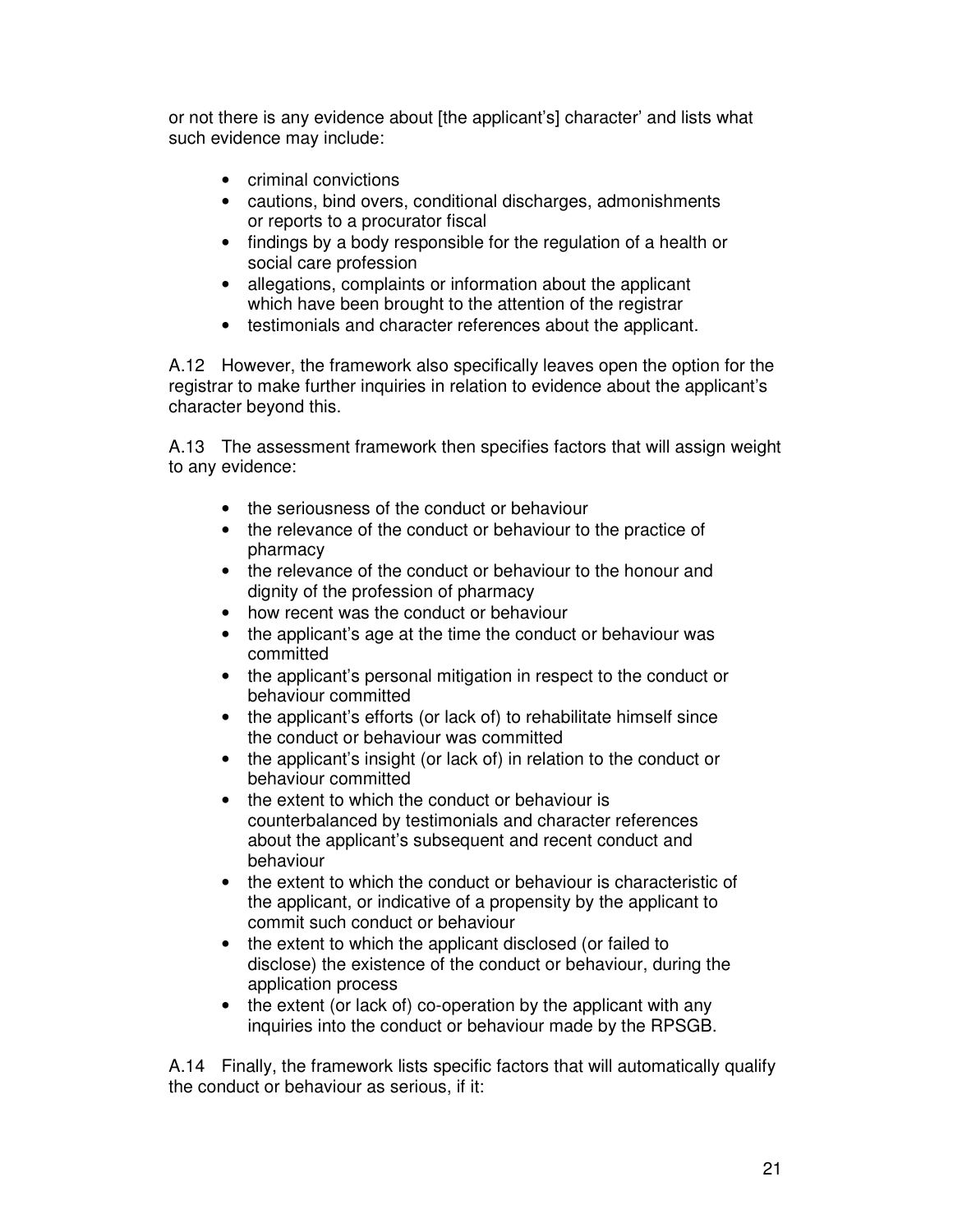- involves dishonesty, fraud or misrepresentation
- indicates drug or alcohol dependency
- results in a criminal conviction or finding of misconduct/unfitness to practise by any body responsible for the regulation of a health or social care profession
- involves violence exhibiting intentional or deliberate disregard of human life
- involves non-consensual sexual acts
- involves any sexual acts with children
- involves trafficking in, or illegally manufacturing, any controlled drug
- poses a threat to public health, safety or welfare
- involves discrimination on the grounds of race/colour/religion
- indicates a blatant disregard for the law or the system of registration.

A.15 On the other hand, many of the regulators approach the assessment of good character differently. If an applicant to the General Chiropractic Council makes a relevant disclosure or fails to respond to a request by a registration officer, the registrar then assesses that application individually. The General Osteopathic Council additionally requires an enhanced Criminal Records Bureau disclosure from all applicants, but has a similar approach of assessing each case individually. The GOsC sees its requirement of CRB checks to be important because osteopathy is a largely self-employed profession and so the GOsC views itself as assuming the employer-like role in this regard.

A.16 It is not only the regulators with fewer applications than the other UKwide regulators that approach the assessment of an applicant's character on a case by case basis. The NMC specifically decided against a long list of acceptable and unacceptable characteristics as it believes cases need to be considered on an individual basis – in line with its Fitness to Practise and Investigating Committees' procedures. The NMC does though publish guidance on how it approaches good character, which includes a number of different scenarios explaining its rationale for deciding whether or not the applicant from the scenario was of good character. As its guidance makes clear, the NMC's approach means that the question it addresses in assessing good character is assessing whether or not the applicant is capable of safe and effective practice without supervision.<sup>22</sup>

 $22$  See the NMC's website section on good health and good character, available at: http://www.nmc-uk.org/aArticle.aspx?ArticleID=2603 (accessed 3 November 2008)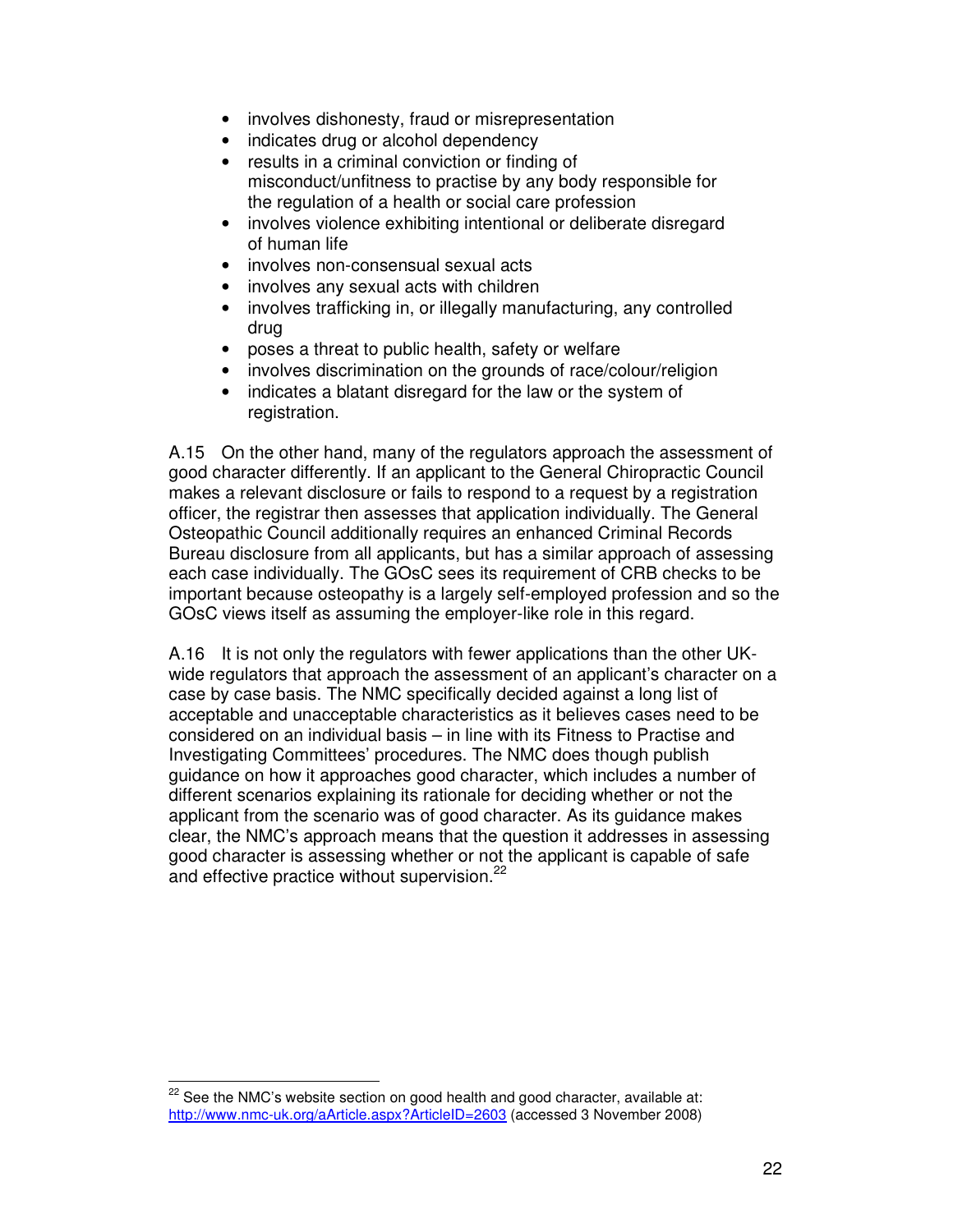## **Annex B: Current approaches to good character by the regulators of other professions in the UK**

B.1 In many other sectors professions regulators have character requirements that applicants must satisfy before being registered. Regulatory bodies for solicitors, teacher and social care workers all have such requirements. The Solicitors Regulation Authority in England and Wales, the General Social Care Council in England and the Scottish Social Services Council, and the General Teaching Council for England have all undertaken significant pieces of work on their respective character requirements in recent years. Additionally, there is the Healthcare Support Workers pilot of employerled regulation in Scotland which takes a different approach again to those of regulatory bodies.

## Solicitors Regulation Authority

B.2 The SRA has the role of ensuring that, before admission, an individual is of the 'character and suitability' to become a solicitor, but nowhere in the Solicitors Act 1974 or the SRA's regulations is this term defined. However, the SRA states that it is its role 'to ensure that an individual admitted as a solicitor has the level of honesty, integrity and professionalism expected by a member of the public and other stakeholders, as well as other members of the profession, and does not pose a risk to the public or the profession.<sup>23</sup>

B.3 To this end the SRA has general principles that form the basis of the assessment. These are requirements that, when taking into account past and current behaviour, for the applicant to be of the character and suitability to become a solicitor confidence needs to be established that the applicant is:

- honest and trustworthy
- willing to comply with legal and regulatory requirements
- able responsibly to manage financial affairs for themselves and clients

and that there is no reasonable risk that the applicant's admission will:

- diminish the public's confidence in the solicitors' profession
- be harmful to members of the public, the profession or to him/herself.<sup>24</sup>

B.4 The five principles do not formally define 'character and suitability' for the SRA, but they do show how the SRA interprets the character and suitability to become a solicitor and what forms the core of this requirement. Although the third of these relates specifically to the legal profession, the other four – honesty and trustworthiness; willingness to comply with legal and regulatory

<sup>&</sup>lt;sup>23</sup> See Solicitors Regulation Authority Guidelines on the assessment of character and suitability, available at http://www.sra.org.uk/documents/students/studentenrolment/characterguide.pdf (accessed 3 November 2008)

<sup>&</sup>lt;sup>24</sup> Ibid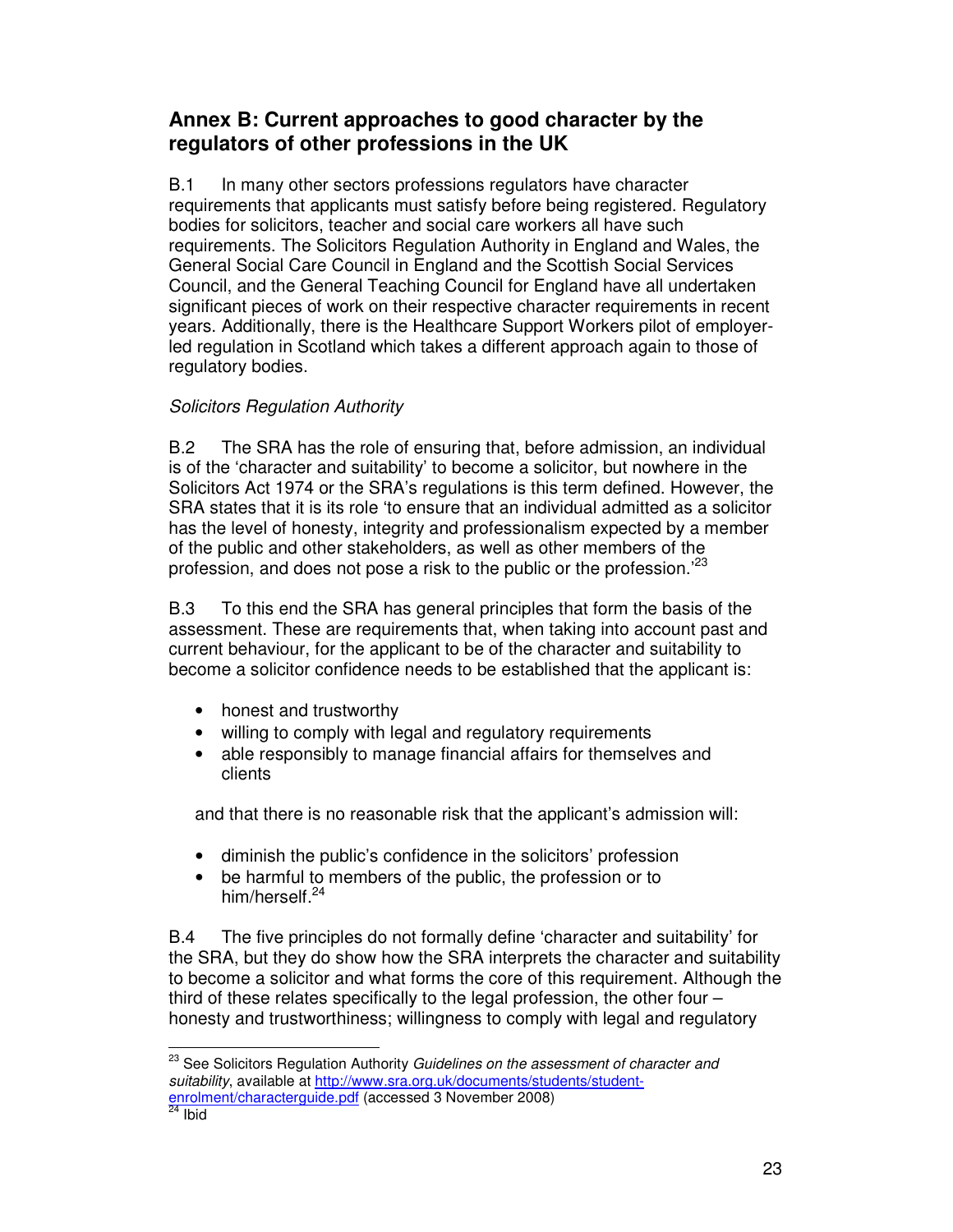requirements; public confidence; and public harm – transcend the legal profession and can equally be applied to the regulation of other professions. It is also worth noting that, like the definitions that are used by the RPSGB and NMC there is a clear relation to the specific profession. In their definitions the RPSGB and NMC both refer to their respective Codes and the practising of the particular profession, with the SRA referring to its regulatory requirements.

B.5 The SRA additionally breaks down each of the five principles to describe the behaviours that would generally prevent the necessary confidence from being established, how an applicant could still establish confidence in spite of these, and the type of supporting evidence that should be included for this purpose.

B.6 The approach has widespread support from the SRA's main stakeholders – a consultation on the assessment guidelines in 2007 received overwhelmingly positive responses.<sup>25</sup>

#### General Social Care Council and Scottish Social Services Council

B.7 The GSCC and SSSC are both required by their respective legislation to be satisfied an applicant 'is of good character' prior to registration. Neither body has a formal definition of good character, or what is incompatible with it, but both have established frameworks for assessing complex and serious declarations or cases in which the information received has been unsatisfactory. It is made explicit that the assessment relates to the applicant's fitness to practise social work, such that the applicant is of sufficiently good character to practise social work from either the point of view of potential risk to service users or from the point of view of public confidence. The assessment is made with regard to:

- the relevance of the offence to social care work
- the seriousness of the offence

- the length of time since the offence
- whether the applicant has a pattern of offending
- whether the applicant's situation has changed since the offence was committed
- the circumstances surrounding the offence
- the applicant's explanation for the offence
- evidence submitted by the applicant of their good character
- the applicant's commitment to working safely in social care and upholding the trust and confidence of service users.<sup>26,27</sup>

 $25$  See Solicitors Regulation Authority Character and suitability guidelines consultation: Analysis of the responses, available at: http://www.sra.org.uk/securedownload/file/266 (accessed 3 November 2008)

See General Social Care Council Assessment of good character – risk framework, available at: http://www.gscc.org.uk/NR/rdonlyres/CC3D2AC4-79FB-4A6B-B36F-47A7456C444F/0/SuitabilitydocumentPDF.pdf (accessed 3 November 2008).

<sup>27</sup> The Scottish Social Services Council has the same first six bullets in its assessment framework (though with minor, stylistic rather than substantive, changes in the wording) and

replaces the last three bullet points with one point, which is the explanation for the behaviour.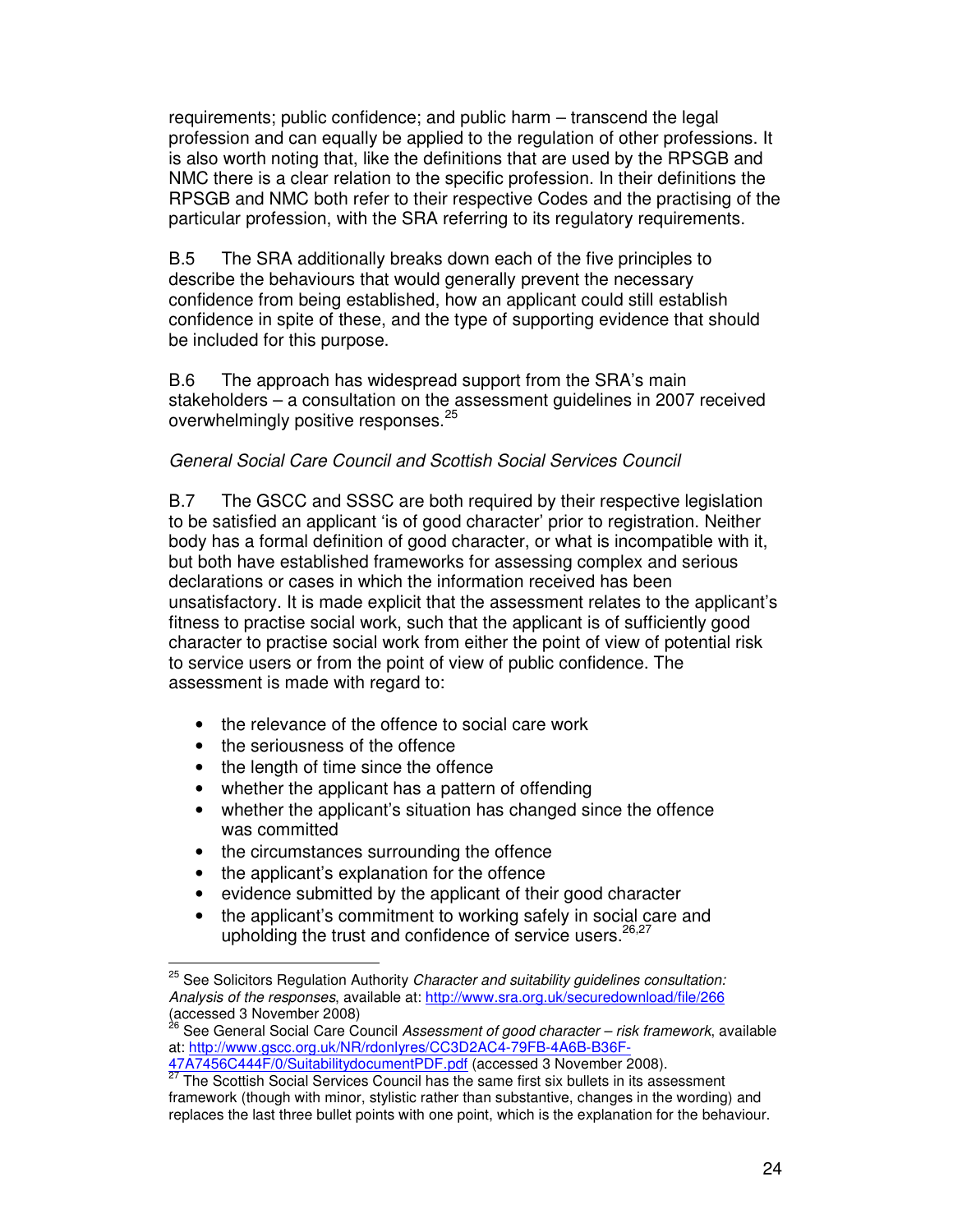B.8 As with the previous approaches examined, the GSCC is explicit that good character is assessed in relation to the practice of social work. There are also parallels here with the SRA's approach in that the potential risk to service users and public confidence are central to the assessment process.

#### General Teaching Council for England

l

B.9 Prior to an applicant being eligible for registration to practise as a teacher, they must be judged by the GTC as 'suitable' to be a teacher. Although no definition of 'suitable' is made, the GTC has suitability criteria against which it assesses applicants:

- has the applicant ever been the subject of a bar, partial bar, warning or other action by the Secretary of State in relation to working with children or misconduct
- has the applicant been convicted of a criminal offence, including motoring offences or has any criminal charges/proceedings pending against them (excluding fixed penalty traffic offences and parking fines)
- has the applicant been subject to any disciplinary action by any professional or regulatory body in this country or abroad or is currently subject to investigation by any such body
- is there a current employment disciplinary finding against the applicant or they are the subject of an employer's disciplinary investigation
- any other information which may have a bearing upon suitability to register, with reference to the Council's Code of Conduct and Practice for Registered Teachers or which could bring the reputation of the profession into disrepute.<sup>28</sup>

B.10 The final bullet point reveals the rationale underlying the GTC's approach to suitability in that something bears upon it with reference to the standards expected of a member of the profession, as contained in the GTC's Code, and to public confidence in the profession. This demonstrates significant continuity in approach to character (or the equivalent consideration) across sectors, with similar considerations appearing central across the board.

B.11 Should something be flagged up, the GTC judges the impact of this on the applicant's character on the basis of two key variables. The first variable is the nature and seriousness of the offence and its relevance to registration as a teacher. This is judged on a case by case basis taking into account not just legal definitions, but also any 'relevant *guilty mind* component (such as

| See Scottish Social Services Council Registration Guide, available at:                                  |
|---------------------------------------------------------------------------------------------------------|
| http://www.sssc.uk.com/NR/rdonlyres/1FEA46AF-4580-4446-B876-                                            |
| 3A123E63C0F2/0/SSSCRegistrationGuidev4.pdf (accessed 3 November 2008)                                   |
| <sup>28</sup> See General Teaching Council for England Introducing Suitability to Register assessments: |
| Guidance for ITT providers, available at:                                                               |
| http://www.gtce.org.uk/shared/contentlibs/107419/104518/itt_guidance.pdf (accessed 3                    |
| November 2008)                                                                                          |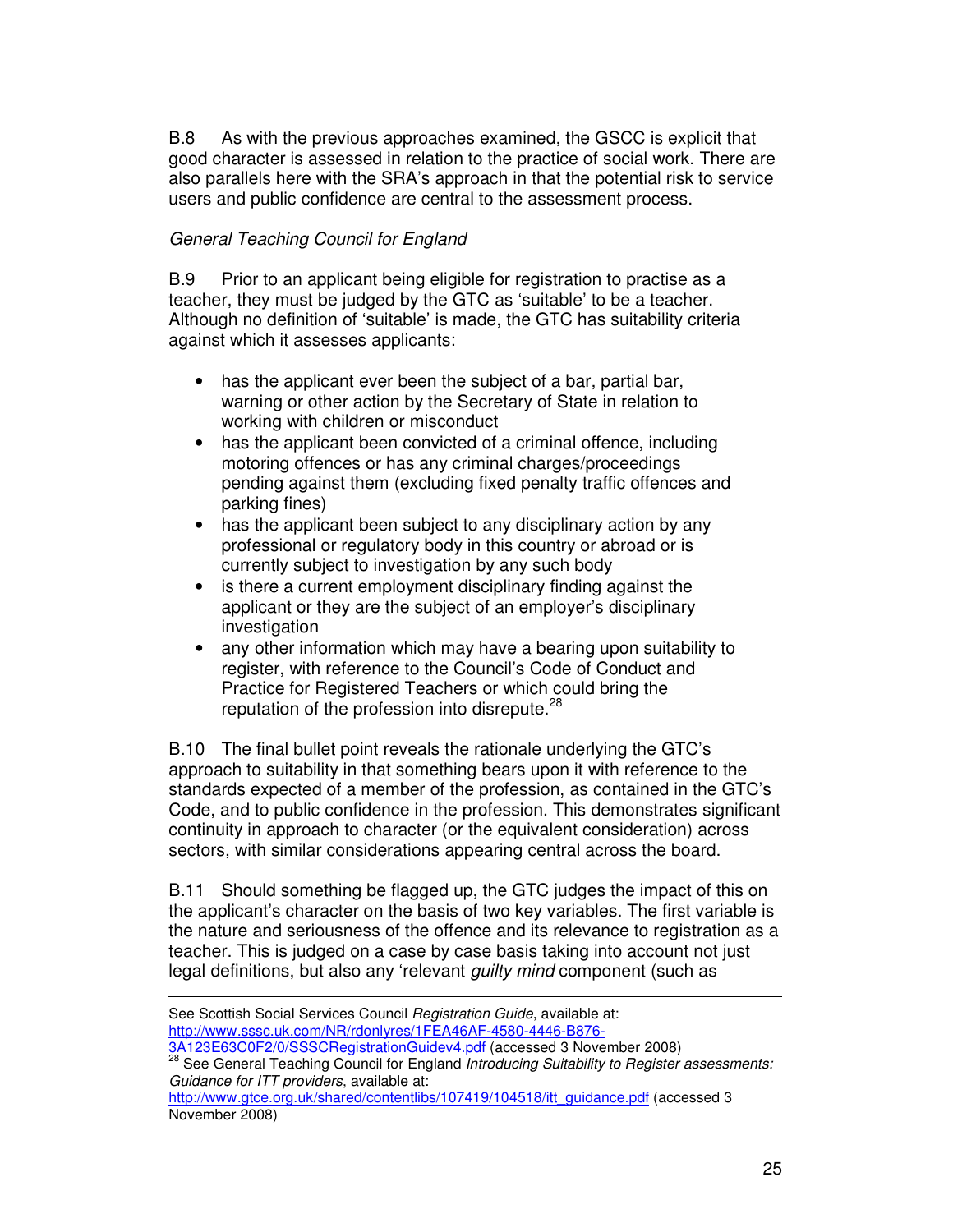dishonesty, intent or recklessness)', the circumstances of the particular offence including any mitigation offered at the time, and the sentencing remarks from the Court. The second variable is the applicant's conduct since the offence – as providing the GTC with a basis on which to sees whether the offence is indicative of attitudes that are incompatible with registration as a teacher, as well as giving some indication to the risk of re-offending.<sup>29</sup> The GTC's approach is broadly illustrated by the figure below, which is published as part of its guidance on its suitability assessments:



### Healthcare Support Workers in Scotland

B.12 The Healthcare Support Workers pilot of employer-led regulation in Scotland takes a slightly different approach to good character. It has a code of conduct that consists of 13 qualities all of which are grouped under the heading of good character. These are: accountability: awareness: integrity: advocacy; sensitivity; objectivity; consideration and respect; consent; confidentiality; co-operation; development; and alertness.<sup>30</sup> The code then develops each of these and explains what they mean to a support worker in practice.

B.13 This approach focuses on good character as something that is expressed through practice, by meeting these standards when working. In the employer-led model of regulation, where those leading the regulation can observe the practice of an individual, this appears a good way for the individual's character to be assessed. Good character is intentionally tied to qualities that can be expressed in practice and explicitly states that: "on a day-

<sup>29</sup> Ibid

<sup>&</sup>lt;sup>30</sup> See Scottish Government Health Directorates Code of conduct for Healthcare Support Workers, available at:

http://www.healthworkerstandards.scot.nhs.uk/Documents/codeofConductHealthCareSupport. pdf (accessed 3 November 2008)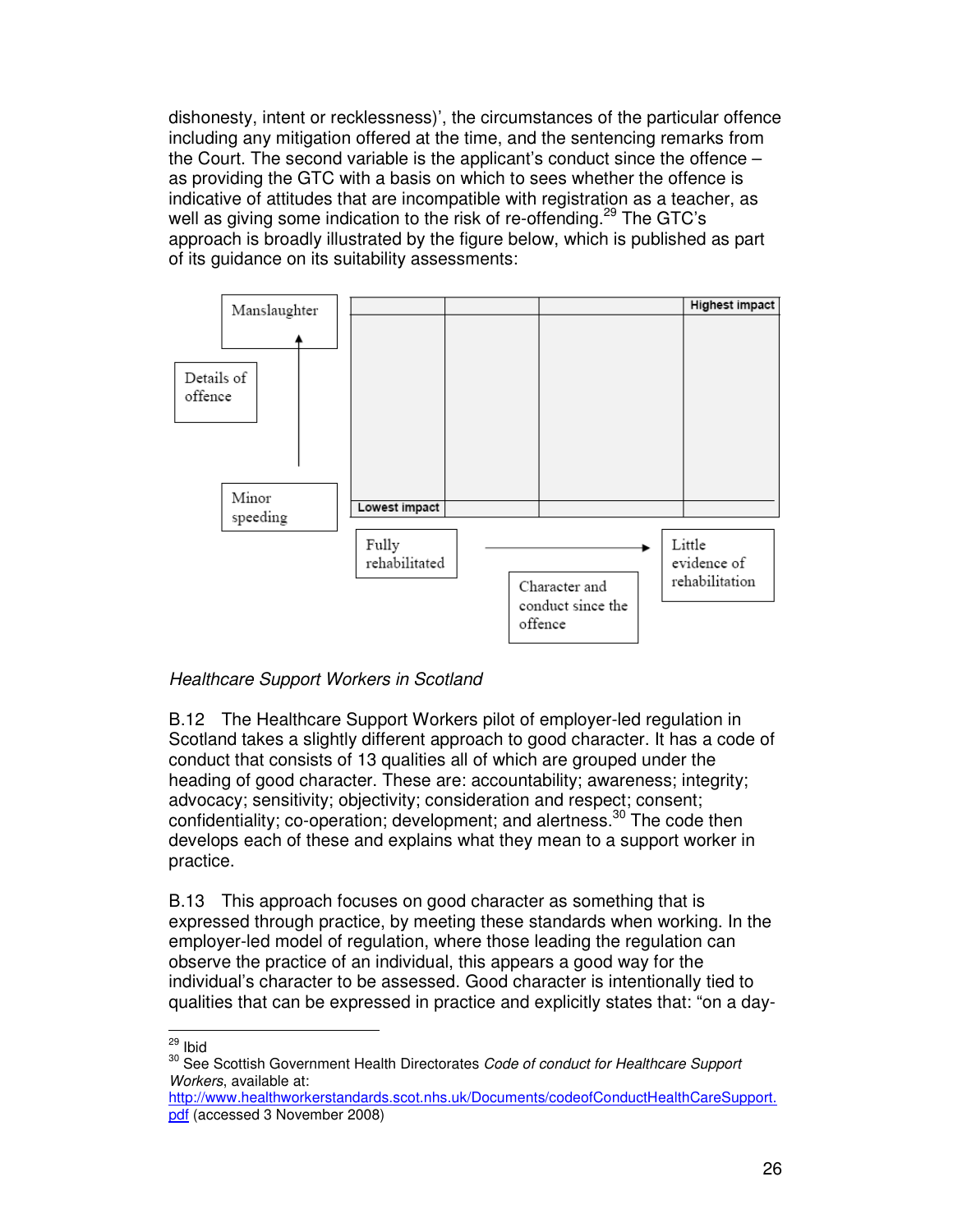to-day basis [the code] means that in your work, you should always be of 'good character'... you should always display the characteristics outlined".<sup>31</sup> Although the approach is slightly different to that of the regulatory bodies, as good character is defined by standards of practice, this also demonstrates a strong similarity with the regulatory bodies as good character is approached in relation to an individual practising safely and effectively.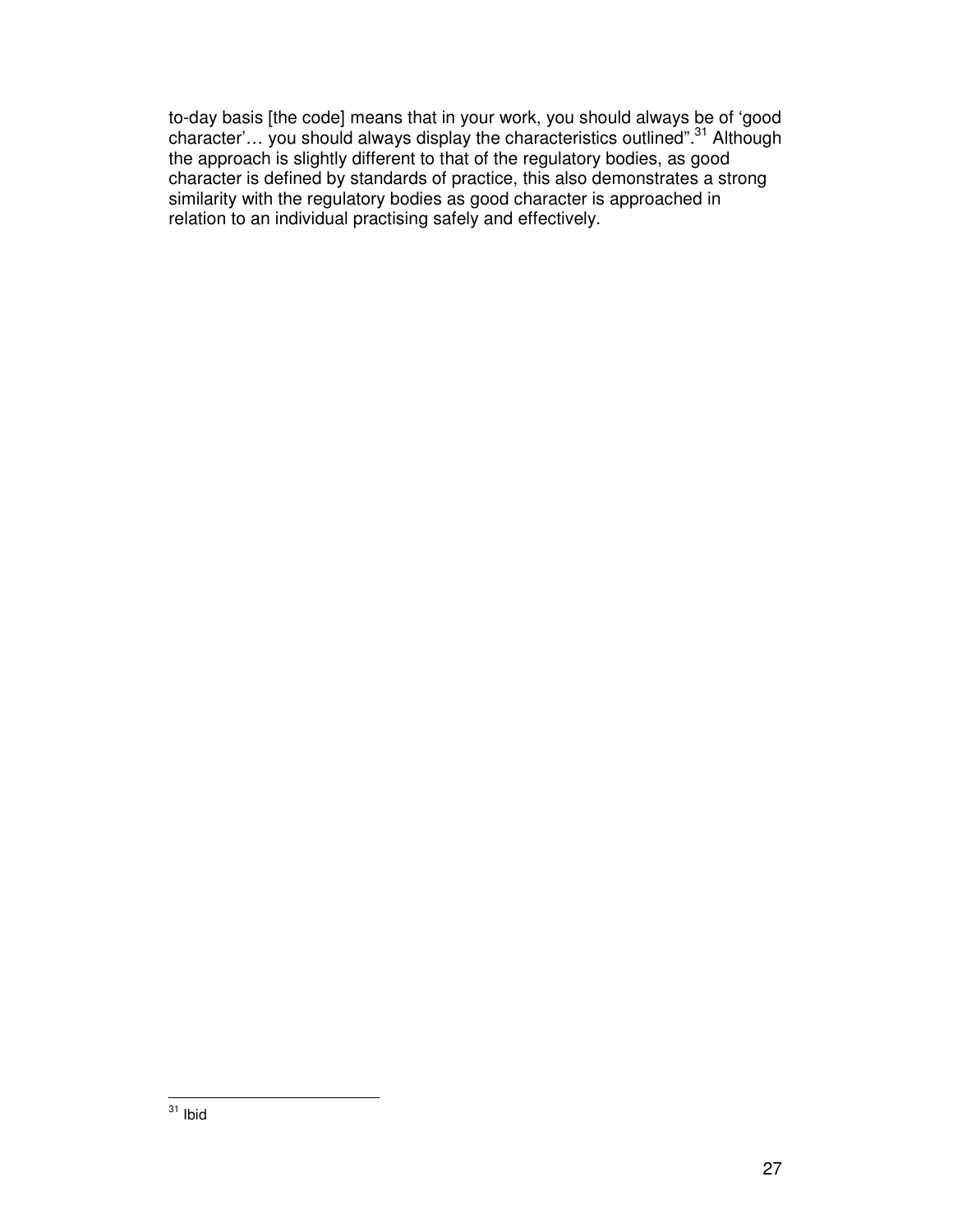## **Annex C: Current approaches to good character in other countries**

C.1 Professional regulators in many other countries have equivalent requirements to 'good character' for registration, both in health and other professions.

#### Massachusetts Board of Registration in Medicine

C.2 In the United States, regulation of professions is largely a matter for the individual states and the respective regulatory bodies often have a 'good moral character' requirement. An example from the health sector is the Massachusetts Board of Registration in Medicine which is currently updating its good moral character requirement. The Board has proposed that good moral character be understood as:

those aspects of morality, attention to duty, forthrightness and selfrestraint that are usually associated with the accepted definition of good moral character, as determined by the Committee. Any conduct, whether or not arising in the context of medical practice, which calls into question an applicant's or licensee's fitness or ability to practise medicine, or which is antithetical to the promotion of the public health, safety and welfare, as determined by the Committee, constitutes a lack of good moral character.<sup>32</sup>

C.3 The inclusion of 'attention to duty, forthrightness and self-restraint' parallels the inclusion of honesty, integrity and/or trustworthiness and the ability to prioritise duty to patients/clients over the applicant's self-interest. The reference to conduct that calls into question fitness to practise shows the importance of meeting the standards expected of registered members of the profession. Finally, the importance of the health, safety and welfare is highlighted as central. This clearly shows that this definition shares some strong common themes with many of the approaches of regulators in the UK examined above.

#### Health Practitioners Competence Assurance Act 2003 (New Zealand)

l

C.4 Health professions in New Zealand are regulated within the framework specified by the Health Practitioners Competence Assurance Act.<sup>33</sup> Although there are different regulatory bodies across the different health professions they share a common requirement of 'fitness for registration'. This covers health and competence in communication, and also makes requirements that

 $32$  Massachusetts Board of Registration in Medicine Proposed Regulations (p 3), available at: http://www.massmedboard.org/public/pdf/BoardApprovedProposedRegulations3-15-04.pdf (accessed 3 November 2008)

The professions are: chiropractic; dental professions; dietetics; medical laboratory science; medical radiation technology; medicine; midwifery; nursing; occupational therapy; optometry and optical dispensing; osteopathy; pharmacy; physiotherapy; podiatry; and, psychology. Each profession has its own responsible authority. For more information see http://www.moh.govt.nz/hpca (accessed 3 November 2008)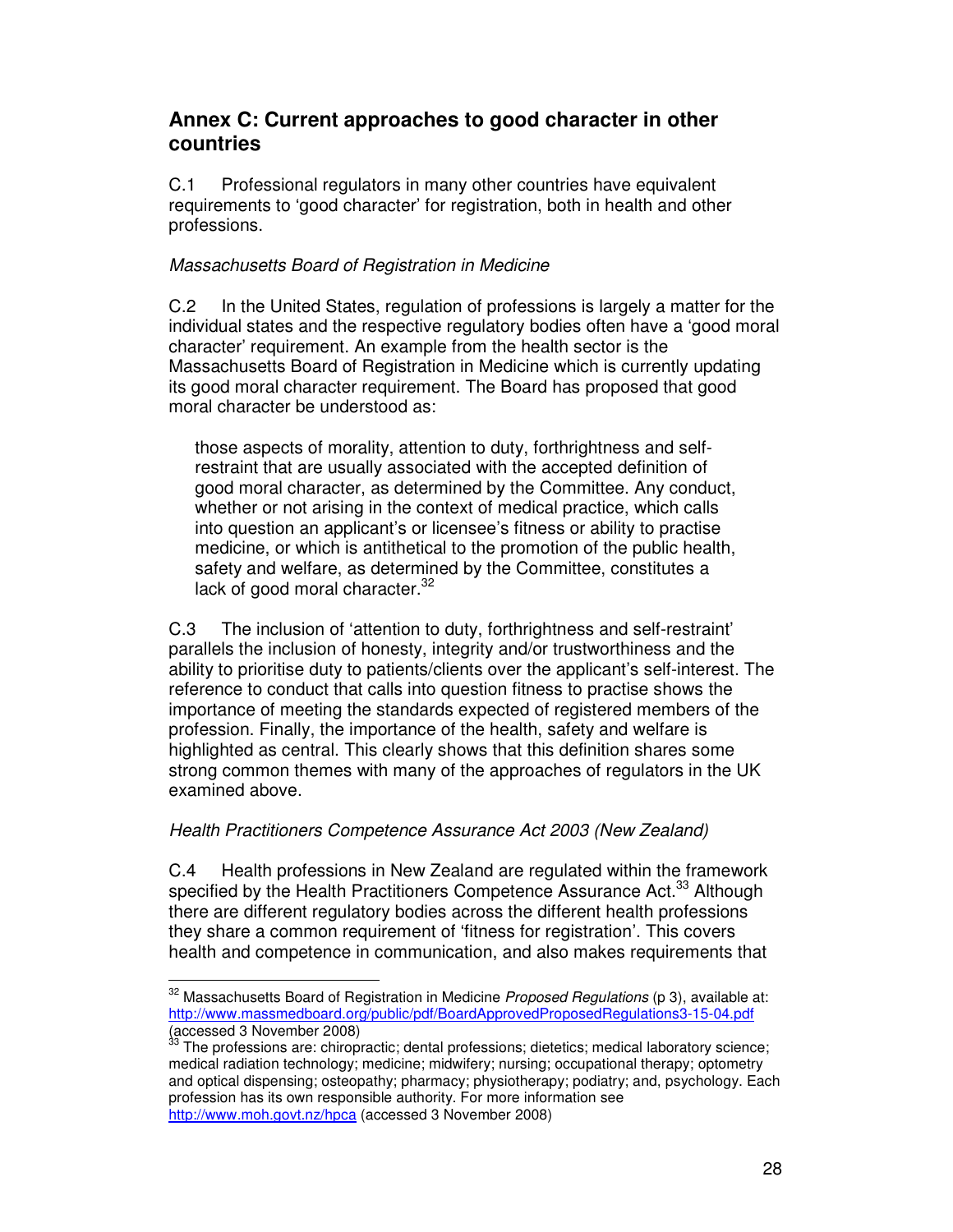pertain to issues of character. To register an applicant the particular regulatory body must be sure the applicant:

- has not been convicted of an offence punishable by imprisonment for a term of three months or longer, which the regulator determines that this reflects adversely on the applicant's fitness to practise
- is not the subject of professional disciplinary proceedings, which the regulator determines that those proceedings reflect adversely on the applicant's fitness to practise
- is not under investigation in respect of a matter that may be the subject of professional disciplinary proceedings, in New Zealand or another country, which the regulator determines that investigation reflects adversely on the applicant's fitness to practise
- is not subject to an order of a professional disciplinary tribunal in New Zealand or overseas or of an accredited education institution or similar body overseas, which the regulator determines that this reflects adversely on the applicant's fitness to practise
- there is reason for the regulatory body to believe that the applicant may endanger the health and safety of the public. $34$

C.5 This approach is similar to that of the GMC in specifying a number of reasons on the basis of which the regulator can determine the applicant's fitness to practise is adversely affected, or in the GMC's language 'impaired'. However, it goes beyond the GMC's approach in specifically referring to the health and safety of the public as an additional reason for considerations in determining fitness.

### Canadian Council of Professional Engineers

C.6 To be licensed to practise as an engineer in Canada an applicant must demonstrate 'good character and reputation'. The Canadian Council of Professional Engineers states that: 'the underlying objectives of this requirement are public protection, the maintenance of high professional standards, and the maintenance of public confidence in the engineering profession'.<sup>35</sup> The Council specifies that applicants may not meet the definition of good character if they:

- obtain or attempt to obtain a licence by fraudulent means
- have committed an act or acts that are inconsistent with the Code of Ethics and the applicant has not been rehabilitated or has not made adequate reparation

<sup>34</sup> See http://www.moh.govt.nz/hpca (accessed 3 November 2008)

<sup>&</sup>lt;sup>35</sup> Canadian Council of Professional Engineers Guideline on the Admission to the Practice of Engineering in Canada (p 19), available at:

http://www.engineerscanada.ca/e/files/guideline\_admission\_with.pdf (accessed 3 November 2008)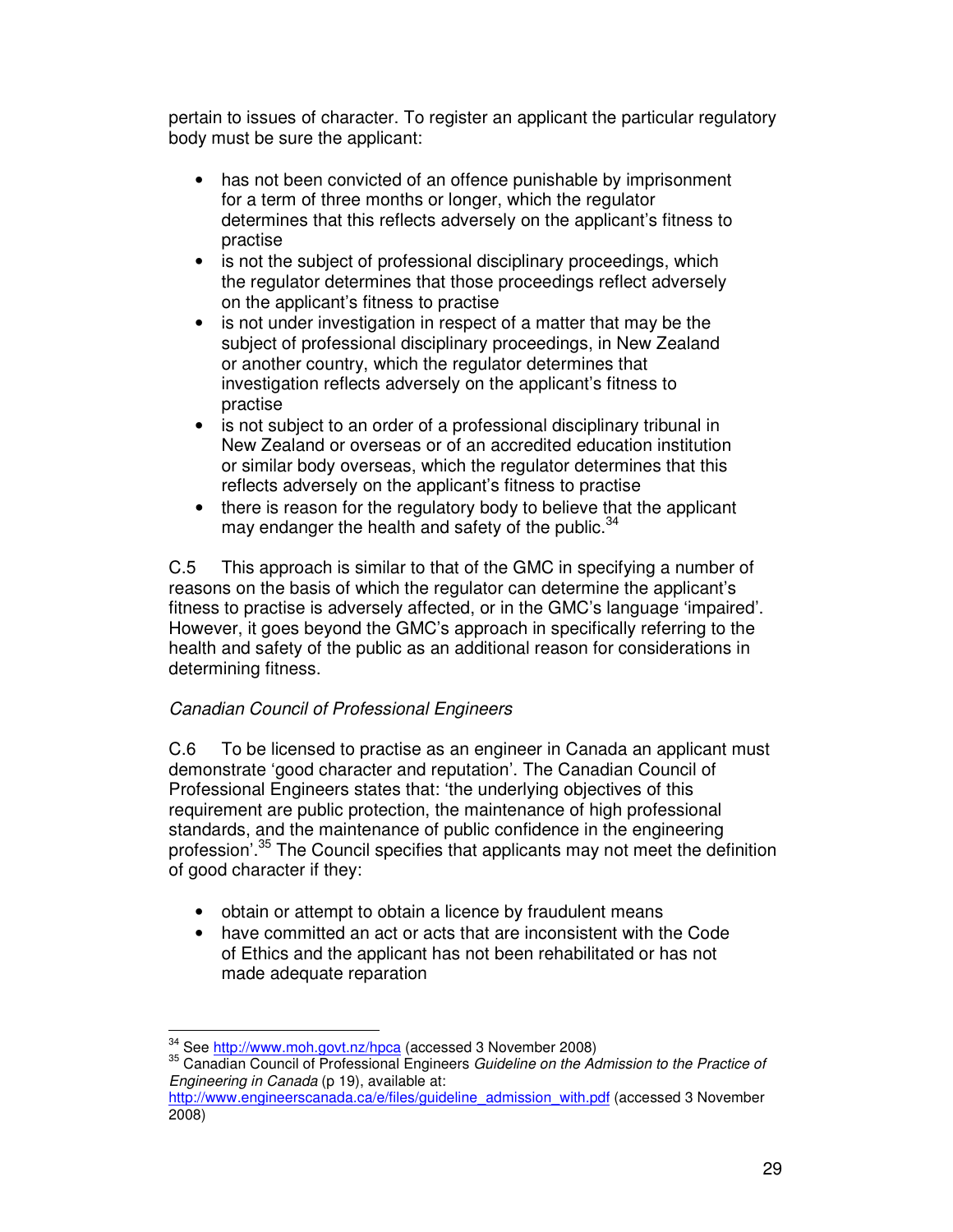• have been convicted of a criminal offence or found to be at fault in a civil action, which may be construed as impacting on the applicant's ability to practise engineering in a professional manner.

C.7 Again this is an example that shows public protection and public confidence at the heart of a regulator's good character requirement, with the assessment of this specifically tied to the standards expected of someone practising the profession.

### US State Supreme Courts

l

C.8 In the US the Supreme Courts of the individual states set the requirements for registration as a lawyer in that particular state. Part of the requirements the Courts set are 'character and fitness standards'. To this end the Minnesota Supreme Court has developed 'essential eligibility requirements' for registration. Additionally it lists factors that shall be treated as cause for further inquiry, and describes considerations in weighting these factors, for the purpose of determining whether a candidate meets its requirements. The eligibility requirements are expressed as abilities applicants must meet:

- the ability to reason, recall complex factual information, and integrate that information with complex legal theories
- the ability to communicate with clients, attorneys, courts, and others with a high degree of organization and clarity
- the ability to use good judgement on behalf of clients and in conducting one's professional business
- the ability to conduct oneself with respect for and in accordance with the law
- the ability to avoid acts which exhibit disregard for the rights or welfare of others
- the ability to comply with the requirements of the Rules of Professional Conduct, applicable state, local, and federal laws, regulations, statutes and any applicable order of a Court or tribunal
- the ability to act diligently and reliably in fulfilling one's obligations to clients, attorneys, courts, and others
- the ability to use honesty and good judgement in financial dealings on behalf of oneself, clients, and others
- the ability to comply with deadlines and time constraints.  $36$

C.9 This approach essentially defines character and fitness in terms of these abilities that must be met by applicants. Although there are a number which relate specifically to the legal profession, there is a similar core to the approach to character. The centrality of complying with regulatory and legal requirements and not causing harm to the public are stressed. By emphasising

<sup>&</sup>lt;sup>36</sup> See Minnesota Supreme Court Rules of the Minnesota Supreme Court and State Board of Law Examiners for Admission to the Bar, available at: http://www.mncourts.gov/rules/ble\_rules.html (accessed 3 November 2008)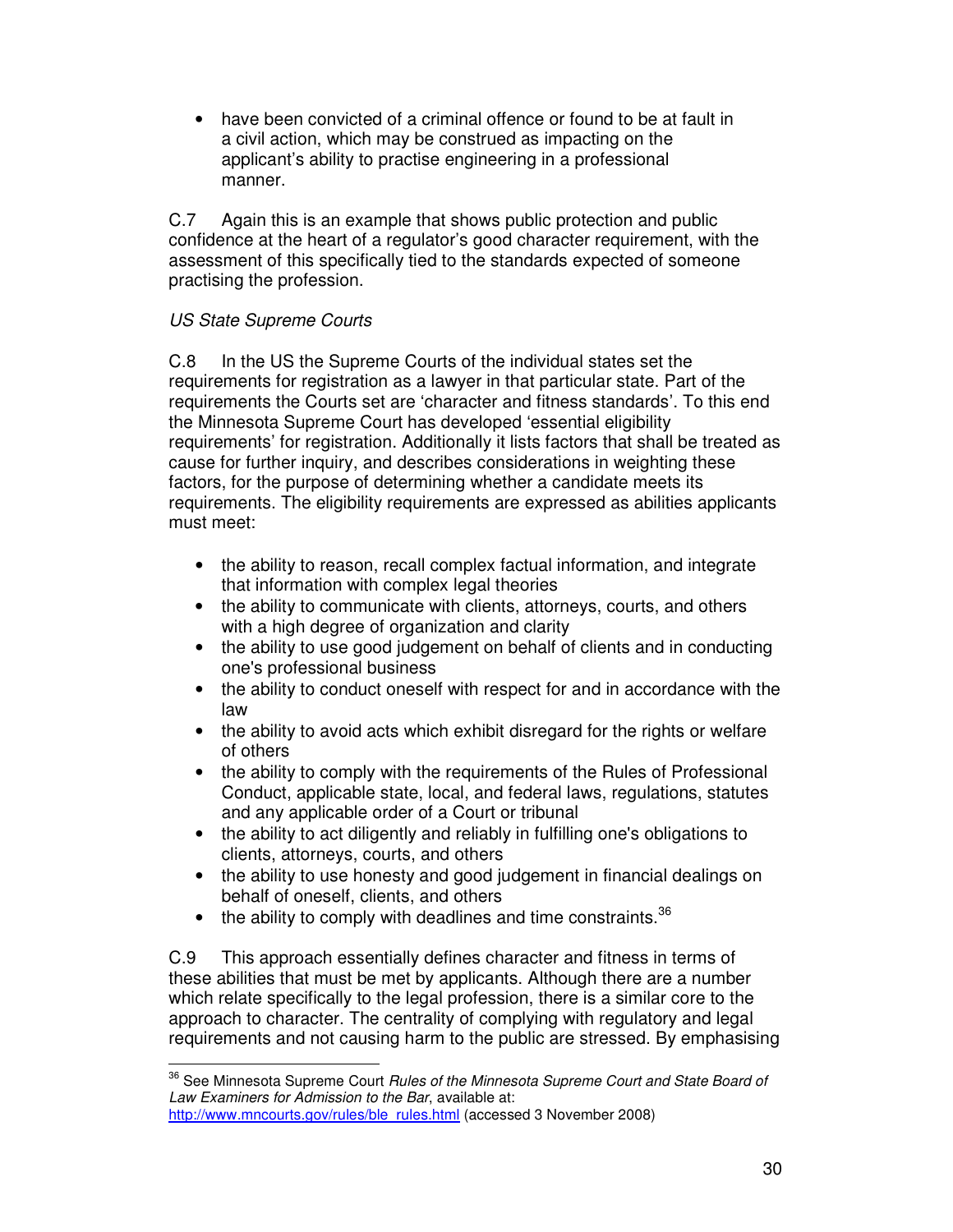the ability to use good judgement on behalf of clients and the ability to diligently and reliably fulfil obligations to clients, it suggests the prioritisation of the interests of clients is crucial to character. Additionally the importance of honesty is again highlighted.

C.10 The Montana Supreme Court defines good moral character as:

the qualities of fairness, discreetness, honesty, reasonableness, unquestionable integrity and ability and willingness to act in accordance with the standards set forth in the Montana Rules of Professional Conduct.

C.11 It further explains that this requires that the prior or present conduct of an applicant of would 'cause a reasonable person to believe' that an applicant would act in accordance with that definition if admitted to practise, and that they would justify the trust of clients and others with respect to their professional duties.<sup>37</sup>

C.12 This again contains many of the same common determinants of good character, in this case: honesty and integrity; abidance by regulatory requirements; and public confidence.

<sup>37</sup> See State Bar of Montana's Rules of Procedure of the Commission on Character and Fitness of the Supreme Court of Montana, available at: http://www.montanabar.org/displaycommon.cfm?an=1&subarticlenbr=6 (accessed 3 November 2008)